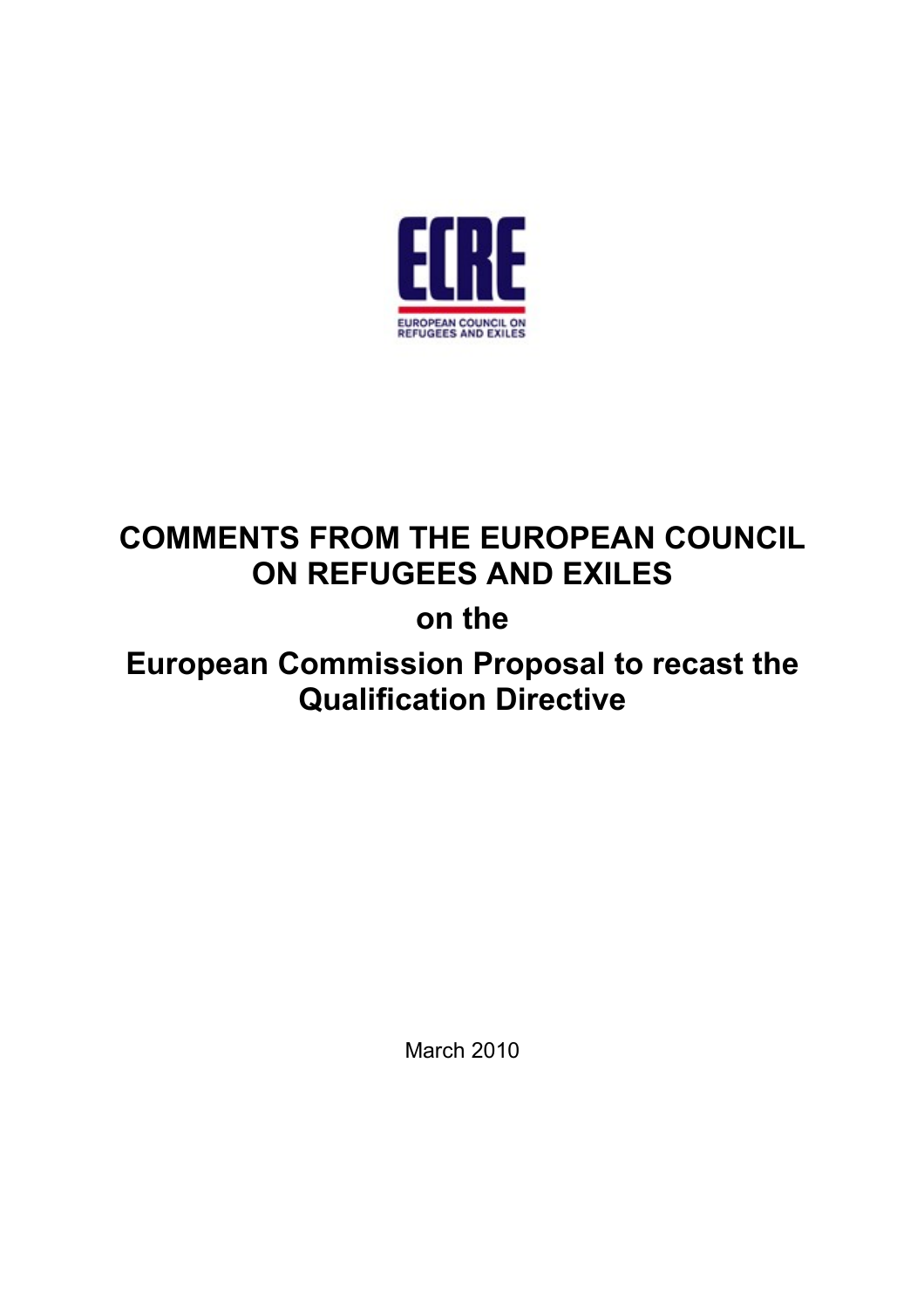## **1. Introduction**

A common understanding of who qualifies for international protection as a refugee or as a beneficiary of subsidiary protection falls at the core of the Common European Asylum System (CEAS).<sup>[1](#page-1-0)</sup> The significance of the Qualification Directive is even greater considering that it constitutes the first supranational legally binding instrument in Europe, which confers on individuals a subjective right to be granted a protection status, comprising not only a residence permit but also a number of socio-economic rights.<sup>[2](#page-1-1)</sup> Thus ECRE generally welcomed the Qualification Directive's adoption as part of the incremental process towards the development of a fairer and more efficient CEAS, which is capable of delivering effective protection to those fleeing persecution and serious harm.<sup>[3](#page-1-2)</sup> Research conducted by UNHCR and ECRE shows that indeed transposition has advanced standards in some specific areas and countries, for example concerning the recognition of non-State actors as agents of persecution or the introduction of subsidiary protection, which were incorporated into the legal system of some Member States for the first time.<sup>[4](#page-1-3)</sup>

However, ECRE as well as UNHCR and other legal experts also take the view that some of the Directive's provisions do not adequately reflect the 19[5](#page-1-4)1 Refugee Convention.<sup>5</sup> The European Commission has subsequently acknowledged that: "the cumulative effect of all [the Directive's] restrictive provisions, ambiguities, deliberate 'gaps' and derogation possibilities is that the current Directive does not guarantee the full compatibility of national implementation measures with [refugee law and human rights standards]".<sup>[6](#page-1-5)</sup> Documented areas of concern include insufficient safeguards against *refoulement,* a tendency to favour restrictive interpretations of legal concepts such as the internal protection alternative, actors of protection, serious harm, exclusion and revocation, as well as the granting of different levels of rights to refugees and beneficiaries of subsidiary protection.<sup>[7](#page-1-6)</sup> On this

<span id="page-1-0"></span><sup>&</sup>lt;sup>1</sup> ECRE, *[Comments on the European Commission Proposal for the Qualification Directive](http://www.ecre.org/files/statuscomms.pdf)*, March 2002, p. 1.

<span id="page-1-1"></span><sup>&</sup>lt;sup>2</sup> Articles 13, 18 and Chapter VII of the Council Directive 2004/83/EC of 29 April 2004 on minimum standards for the qualification and status of third country nationals or stateless persons as refugees or as persons who otherwise need international protection and the content of the protection granted, OJ L 304, 30.9.2004 ("Qualification Directive"). On the right to asylum, see H. Battjes, "Subsidiary Protection and Reduced Rights", p. 49, in: K. Zwaan (ed.), *The Qualification Directive: Central Themes, Problem Issues and Implementation in Selected Member States*, Nijmegen: Wolf Legal Publishers, 2007 ("Battjes 2007"); M. Gil-Bazo, "Refugee Status and Subsidiary Protection under EC Law: The Qualification Directive and the Right to be Granted Asylum", pp. 236-9; in A. Baldaccini et al. (eds), *Whose Freedom, Security and Justice? EU Immigration and Asylum Law and Policy*, 2007, Oxford: Hart Publishing ("Gil Bazo 2007").

<span id="page-1-2"></span><sup>3</sup> ECRE, *[Information Note on the Qualification Directive,](http://www.ecre.org/files/qualpro.pdf)* ("ECRE Information Note"), October 2004, p. 3.

<span id="page-1-3"></span><sup>4</sup> See UNHCR, *[Asylum in the European Union: A Study of the Implementation of the Qualification Directive](http://www.unhcr.org/protect/PROTECTION/47302b6c2.pdf)*, ("UNHCR Study"), November 2007; ELENA, *[The Impact of the EU Qualification Directive on International](http://www.ecre.org/files/ECRE_QD_study_full.pdf) [Protection,](http://www.ecre.org/files/ECRE_QD_study_full.pdf)* ("ELENA Survey"), October 2008; ELENA is the European Legal Network on Asylum, a forum for legal practitioners in the area of asylum coordinated by ECRE (more information available at*: [http://www.ecre.org/about\\_us/elena](http://www.ecre.org/about_us/elena)*).

<span id="page-1-4"></span> $5$  1951 Convention relating to the Status of Refugees 28 July 1951 and Protocol of 31 January 1967 ("1951 Refugee Convention";) ECRE Information Note, p. 5; UNHCR, *[UNHCR Annotated Comments on the Qualification](http://www.unhcr.org/cgi-bin/texis/vtx/refworld/rwmain?docid=4200d8354&page=search) [Directive](http://www.unhcr.org/cgi-bin/texis/vtx/refworld/rwmain?docid=4200d8354&page=search)*, ("UNHCR Annotated Comments"), January 2005, p. 13; Battjes 2007; Gil Bazo 2007; H. Storey *"EU Refugee Qualification Directive: A Brave New World?*" pp. 7-13 Oxford University Press 2008 ("Storey 2008"); J. McAdam, The European Union Qualification Directive: The Creation of a Subsidiary Protection Regime, Oxford University Press 2005 ("McAdam 2005"); M. Garlick, "UNHCR & the implementation of the Qualification Directive" in: K. Zwaan (ed.), *The Qualification Directive: Central Themes, Problem issues & Implementation in Selected Member States*, Nijmegen: Wolf Legal Publishers, 2007. ("Garlick 2007").

<span id="page-1-5"></span><sup>6</sup> European Commission, *Staff Working Document Accompanying the Proposal for a Directive of the European Parliament and of the Council on minimum standards for the qualification and status of third country nationals or stateless persons as beneficiaries of international protection and the content of the protection granted (Recast) – Impact Assessment,* SEC (2009) 1371, ("Impact Assessment"), 21.10.2009 p. 11.

<span id="page-1-6"></span> $^7$  ELENA Survey and UNHCR Study. On the social rights attached to subsidiary protection, see also France Terre d'Asile, Asile. *La protection subsidiaire : une mosaïque de droits,* Cahier du social n°18, September 2008 ("FTdA Study on Subsidiary Protection"). A summary is available at: *[http://www.france-terre](http://www.france-terre-asile.org/images/stories/publications/cahiersdusocial/cs18_bon_de_commande.pdf)[asile.org/images/stories/publications/cahiersdusocial/cs18\\_bon\\_de\\_commande.pdf](http://www.france-terre-asile.org/images/stories/publications/cahiersdusocial/cs18_bon_de_commande.pdf)*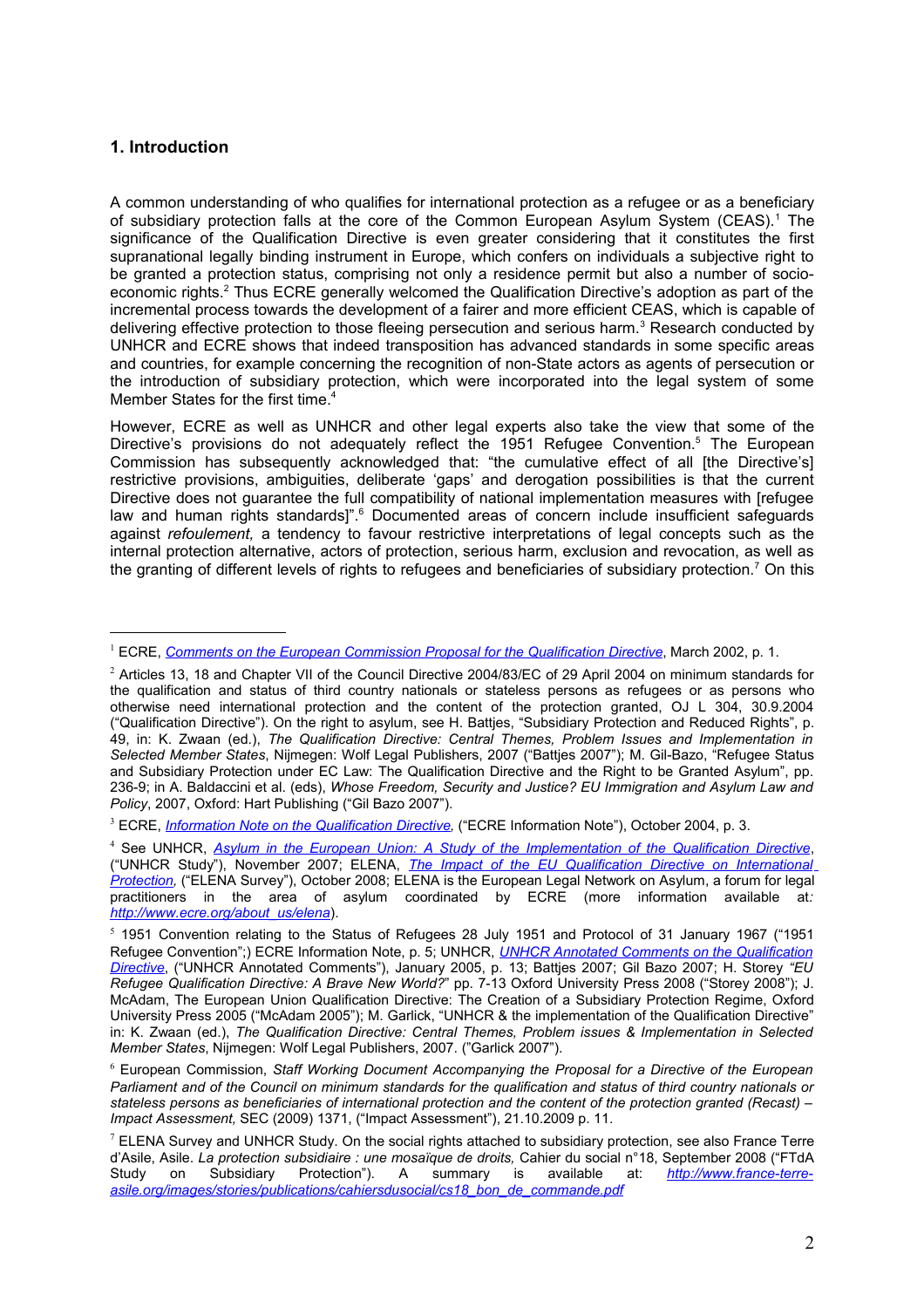basis, ECRE has repeatedly urged Member States to adopt higher standards that fully comply with their obligations under international refugee and human rights law.<sup>[8](#page-2-0)</sup>

The offending provisions of the Directive are not in accordance with the general principles of EU law, which include respect for the 1951 Refugee Convention as well as the European Convention of Human Rights (ECHR).<sup>[9](#page-2-1)</sup> Furthermore these provisions are in conflict with the right to asylum guaranteed by the Charter of Fundamental Rights[10](#page-2-2) and the provisions of the Treaty on the Functioning of the European Union (TFEU).<sup>[11](#page-2-3)</sup>

The current Directive has not fulfilled it's objective as a harmonising instrument for the development of the CEAS, one of the main aims of the Directive, as noted in its recital<sup>[12](#page-2-0)</sup> The notorious divergences of interpretation on the concepts mentioned above have been partly responsible for the dramatically differing recognition rates for asylum seekers from the same countries among the Member States.<sup>[13](#page-2-4)</sup> The European Commission notes for example that for the period 2005-2007 recognition rates for applicants varied from 63% in Austria to 0% in Slovakia for asylum seekers from Russia, mostly of Chechen background, while the percentage of positive decisions for Somali asylum-seekers was 98% and 55% in Malta and in the UK respectively against 0% in Greece.<sup>[14](#page-2-5)</sup> ECRE has also documented the varying treatment faced by Iraqi asylum seekers seeking sanctuary in different Member States.[15](#page-2-6) This evidences that the CEAS can be a dangerous lottery. The need to address such disparities has been recognised also by the European Council in the European Pact on Immigration and Asylum and, more recently, in the Stockholm Programme.<sup>[16](#page-2-7)</sup> While the European Asylum Support Office (EASO) could play a significant role in reducing the differences in recognition rates and raising protection standards in the Member States,<sup>[17](#page-2-8)</sup> practical cooperation measures "are insufficient, on their own, to adequately and comprehensively address the problems which flow from the ambiguities and possibilities for derogations in the legislation itself".[18](#page-2-9) In order to establish a fair and efficient CEAS that effectively respects fundamental rights, it must be based on a solid EU law framework.

The reform of the Qualification Directive is essential to achieve this objective. The Commission recast proposal<sup>[19](#page-2-10)</sup> comes at a time when the Lisbon Treaty has established a strengthened legal basis for a common policy on asylum and subsidiary protection,<sup>[20](#page-2-11)</sup> and gives the provisions of the Charter of Fundamental Rights of the European Union, which enshrine the right to asylum, binding legal force.

<span id="page-2-5"></span><sup>14</sup> Impact Assessment, p. 13.

<span id="page-2-9"></span><sup>18</sup> Impact assessment, p. 17.

<span id="page-2-1"></span><span id="page-2-0"></span><sup>&</sup>lt;sup>8</sup> See ECRE Information Note, p. 4; ELENA Survey, pp. 35-7.

<span id="page-2-2"></span><sup>9</sup> See S. Peers 'Human Rights, Asylum and European Community Law', *Refugee Studies Quarterly*, 2005, Vol 24, Issue 2, for an academic analysis of the general principles of EU law in this field.

<sup>&</sup>lt;sup>10</sup> Charter of Fundamental Rights of the European Union [2000] OJ C364/1 7 December 2000. Article 18, as amended by the Treaty of Lisbon provides that "The right to asylum shall be guaranteed with due respect to the rules of the Geneva Convention of 28 July 1951 and the Protocol of 31 January 1967 relating to the status of refugees and in accordance with the Treaty on the European Union and the Treaty on the Functioning of the European Union (hereinafter referred to as "the Treaties"). On the scope of this provision see M. Gil-Bazo, "The Charter of Fundamental Rights of the European Union and the Right to be granted asylum in the Union´s Law", *Refugee Survey Quarterly*, 2008, Vol. 27, p. 37 ("Gil Bazo 2008").

<span id="page-2-3"></span> $11$  Article 78 (TFEU) which replaces Article 63 of the EC Treaty as a legal basis for the EU asylum acquis, requires the development of a common policy on asylum which "must be in accordance with the Geneva Convention of 28 July 1951 and the Protocol of 31 January 1967 relating to the status of refugees, and other relevant treaties". See *OJ* 2008 C115/47.

<span id="page-2-4"></span><sup>&</sup>lt;sup>13</sup> Impact Assessment p. 13; ECRE *[Submission in response to the Commission's Green Paper on the Future](http://www.ecre.org/files/ECRE%20Green%20paper%20response%20final%20-%20Read%20only.pdf) [Common European Asylum System,](http://www.ecre.org/files/ECRE%20Green%20paper%20response%20final%20-%20Read%20only.pdf)* ("Green Paper Response"), September 2007.

<span id="page-2-6"></span><sup>&</sup>lt;sup>15</sup> ECRE *Five years on Europe is still ignoring its responsibilities towards Iragi refugees, March 2008.* 

<span id="page-2-7"></span><sup>&</sup>lt;sup>16</sup> Council of the European Union, *The Stockholm Programme - An open and secure Europe serving the citizen, 2* December 2009 (final version), p. 29 ("Stockholm Programme"); Council of the European Union, *European Pact on Immigration and Asylum,* Council Doc. 13440/08, 24 September 2008, p. 11.

<span id="page-2-8"></span><sup>&</sup>lt;sup>17</sup> ECRE *[Comments on EU plans to establish a European Asylum Support Office \(EASO\)](http://www.ecre.org/files/ECRE_comment_EU_plans_EASO.pdf)* December 2008.

<span id="page-2-10"></span><sup>19</sup> European Commission, *Proposal for a Directive of the European Parliament and of the Council on minimum standards for the qualification and status of third country nationals or stateless persons as beneficiaries of international protection and the content of the protection granted (Recast),* COM (2009) 551 final/2, 23.10.2009 ("Recast Proposal).

<span id="page-2-11"></span><sup>20</sup> Article 78 TFEU.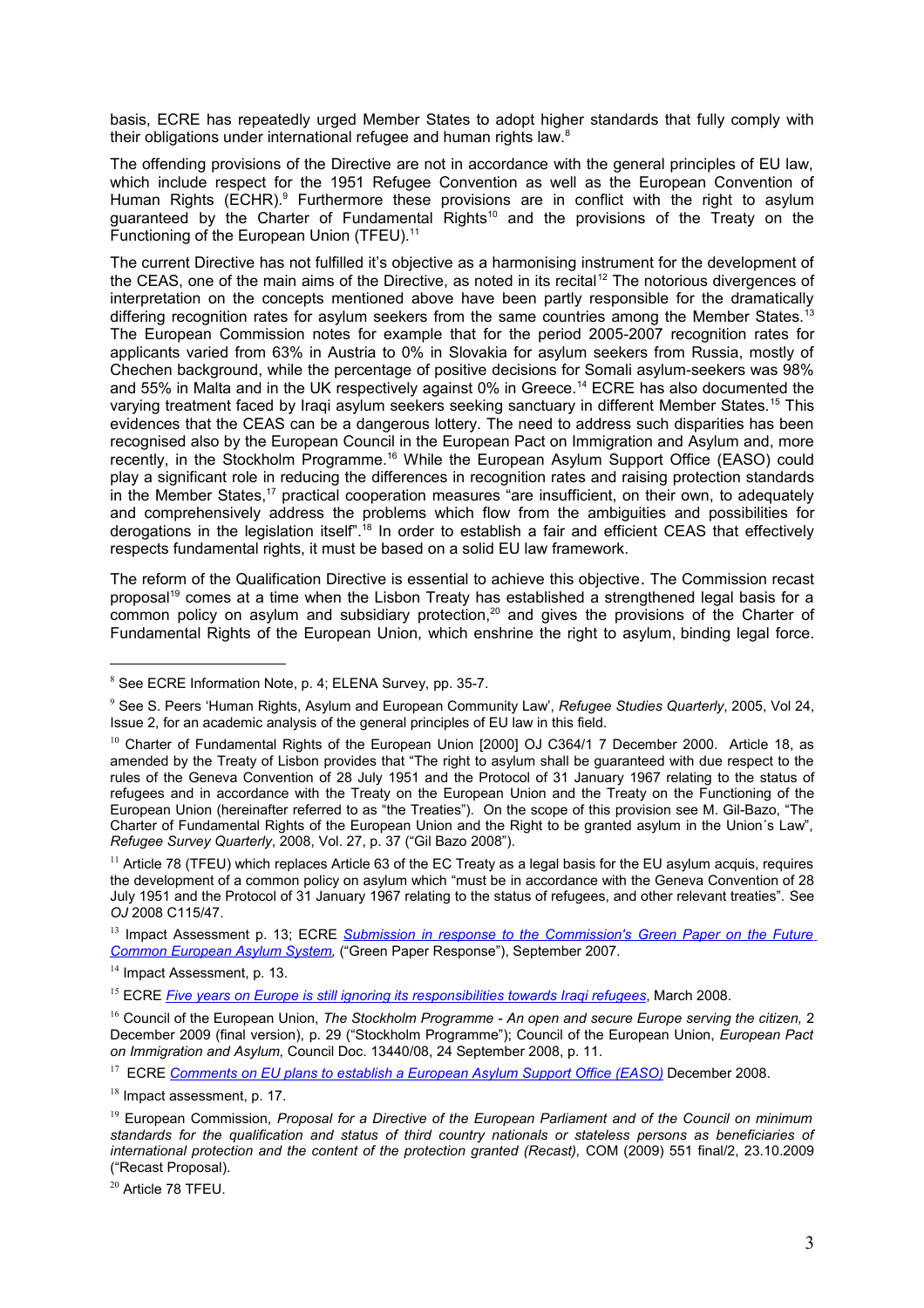The proper involvement of the European Parliament through the co-decision procedure and qualified majority voting in the Council provides the framework for the development of a common approach less sensitive to purely national interests.

At the same time a recast of the Asylum Procedures Directive has been proposed.<sup>21</sup> The Commission, in examining statistical evidence of insufficient harmonization, has acknowledged t[ha](#page-3-0)t "data points to a causal link between the fairness and quality of procedures and the numbers of persons qualified for international protection under the Qualification Directive".<sup>22</sup> It is essential that high procedural standards are also in place to ensure a fair application of th[e p](#page-3-1)rovisions in the Qualification Directive. Both the provisions for qualifying for international protection and procedural standards lie at the heart of the CEAS.

#### **1.1 Summary of views**

The recast proposal purports "to address the deficiencies identified during the first-phase of the asylum legislation and to ensure higher and more harmonized standards of protection".**<sup>23</sup>** ECRE supports this objective and believes that the proposal generally constitutes a step f[orw](#page-3-2)ard in harmonising eligibility criteria and the content of protection at EU level and bringing all provisions of the Directive in line with international refugee and human rights law and standards.

ECRE welcomes in particular the following elements of the Commission proposal and urges the Member States and the European Parliament to uphold them during the negotiations:

- The extension of the definition of family members to take into account the range of situations in which a child can be dependent and to uphold the best interest of the child (recast Article 2 (j)).
- The clarification that the list of actors of protection included in the Directive is exhaustive and that the protection provided should be effective and durable (recast Article 7).
- The provision that an applicant needs to be able to safely and legally travel, gain admittance and settle in an area of the country of origin as a pre-condition for Member States to apply the internal protection alternative, in line with the jurisprudence of the European Court of Human Rights (EctHR) (recast Article 8).
- The clarification of the causal nexus requirement (i.e. the requirement of a connection between the acts of persecution and the reasons for persecution under the 1951 Refugee Convention) to explicitly state that it also covers situations where there is a connection between the grounds for persecution and the absence of protection against persecution on the part of the State (recast Article 9).
- The provision that gender-related aspects should be given due consideration for the purpose of establishing membership of a particular social group (recast Article 10).
- The introduction of an exception to cessation of refugee and subsidiary protection status which provides for the continuation of protection for "compelling reasons arising from previous persecution" reflecting Article 1C (5) of the 1951 Refugee Convention and a general humanitarian principle (recast Article 11 and Article 16).
- The alignment of the rights granted to refugees and subsidiary protection beneficiaries, which *de facto* results in a uniform status for all those granted international protection (recast Chapter VII).

However, ECRE regrets that the recast proposal does not fully address a number of issues, which are considered at odds with international refugee and human rights standards. These include the following:

 The scope of the Directive is still limited to third-country nationals or stateless persons (Article 1 and Article 2(i)).

<span id="page-3-0"></span><sup>21</sup> European Commission, *Proposal for a Directive of the European Parliament and of the Council on minimum standards on procedures in Member States for granting and withdrawing international protection (Recast)*, COM (2009) 554/4.

<span id="page-3-1"></span><sup>22</sup> European Commission, *Staff Working Document Accompanying the Proposal for a Directive of the European Parliament and of the Council on minimum standards on procedures in Member States for granting and withdrawing international protection (recast) Impact Assessment,* SEC(2009) 1376, 21.10.2009 p. 10.

<span id="page-3-2"></span> $23$  Recast proposal, p. 5.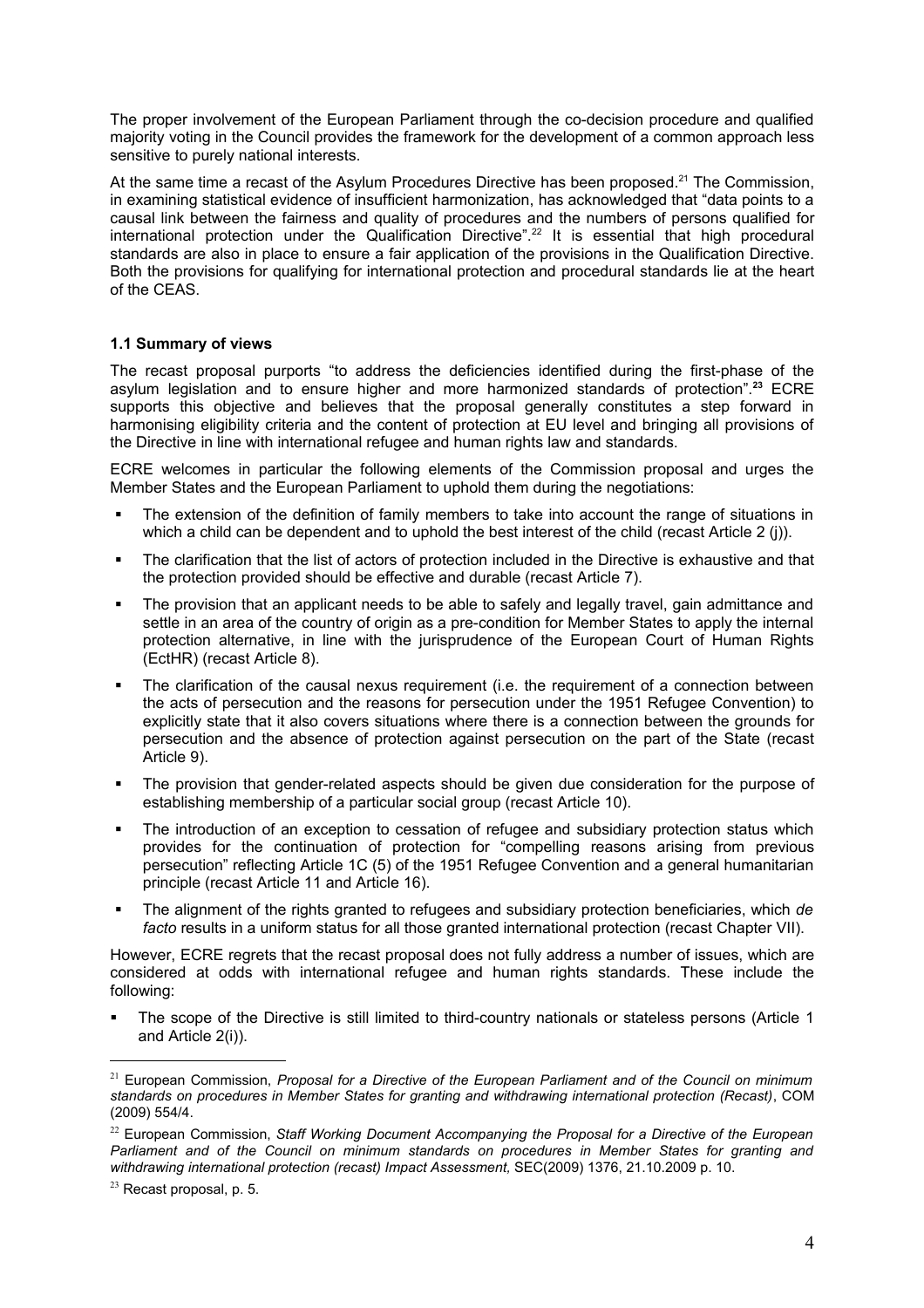- Non-State actors continue to be considered as potential actors of protection (Article 7).
- The notion of particular social group remains unchanged and thus open to restrictive interpretation requiring that applicants both share an innate characteristic that cannot be changed AND are perceived as a distinct group by the surrounding society (Article 10 (1) (d)).
- The grounds for subsidiary protection have not been sufficiently clarified in order to protect all categories of persons who are in need of protection but do not qualify for refugee status (Article 15).
- National security reasons and conviction for a "particularly serious crime" are maintained as quasiexclusion grounds under the revocation provisions, which is potentially in breach of Member States' obligations under the 1951 Refugee Convention (Article 14 (4) and (5)).

While these shortcomings are not addressed in the recast proposal, ECRE forcefully urges Member States to make use of the possibility to adopt or maintain higher standards when implementing (as explicitly provided for by Article 3 of the Qualification Directive) the recast Directive. Due to the recast legislative technique room for amendments of the Qualification Directive is limited to provisions the Commission has modified in the recast proposal. ECRE reminds the EU institutions of the objectives of the Stockholm Programme to develop a Common European Asylum Policy based on the full and inclusive application of the 1951 Refugee Convention and other international treaties and of the need to continue working towards improving the framework for refugee protection in Europe.

This paper will firstly provide observations on the amendments proposed in the recast Qualification Directive, accompanied with key recommendations to the European Parliament and the Council for modifications to a number of Articles. In a second section this paper will discuss issues in the Qualification Directive that were not addressed in the recast proposal.

### **2. Proposals for amendments**

#### **2.1 Definition of family and best interest of the child – Articles 2 and 31**

ECRE welcomes recast Article 2 (j) amending the definition of "family members" to eliminate the requirement that the minor children of the beneficiary of international protection are dependent and to include married minor children, when it is in their best interest to reside in the same country as the beneficiary; the parents or another adult relative responsible for the beneficiary when he/she is a minor, including when he/she is married if it is in his/her best interest to reside in the same country as his/her parents or other adult responsible; and the minor siblings of the beneficiary, including when they are married if it is in their best interest to reside in the same country. These amendments ensure consistency with the definition of family members in the recast proposals of the Reception Conditions Directive<sup>24</sup> and the Dublin Regulation.<sup>25</sup> This broadened definition of family reflects ECHR jurisprudence relating to family life under Article 8 ECHR.<sup>26</sup> These amendments are necessary to take into acc[ou](#page-4-0)nt the wide range of situatio[ns](#page-4-1) where children may be considered dependent, "while ensuring [th](#page-4-2)at the decisive criteria is the best interest of the child".<sup>27</sup> The inclusion of a definition of minor as a person below the age of 18 in recast Article 2 (k) contributes to align the Directive to the UN Convention on the Rights of the Child (UNCRC).<sup>28</sup> Neverthe[les](#page-5-0)s, concerning the definition of family, ECRE regrets that the definition of family members is still limited "in so far as the family already

<span id="page-4-0"></span><sup>24</sup> European Commission, *Proposal for a Directive of the European Parliament and of the Council laying down minimum standards for the reception of asylum seekers,* (recast) COM (2008) 815 final/2, 9.12.2008 ("Recast proposal for the Reception Conditions Directive").

<span id="page-4-1"></span><sup>25</sup> European Commission, *Proposal for a Regulation of the European Parliament and of the Council establishing an application for international protection lodged in one of the Member States by a third-country national or a stateless person* (Recast), COM (2008) 0243 final, 3.12.2008.

<span id="page-4-2"></span><sup>&</sup>lt;sup>26</sup> The ECtHR has refrained from giving a definition of family but take a pragmatic approach in examining the existence of family life on the facts of each case. For example in *Marckx v Belgium,* Application No. 6833/74, 13 June 1975, the Court ruled that "family life" within the meaning of Article 8 includes at least the ties between near relatives. Siblings also fall within the meaning of family see for e.g. *Olsson v Sweden*, Application No. 00013441/87, 24 March 1988.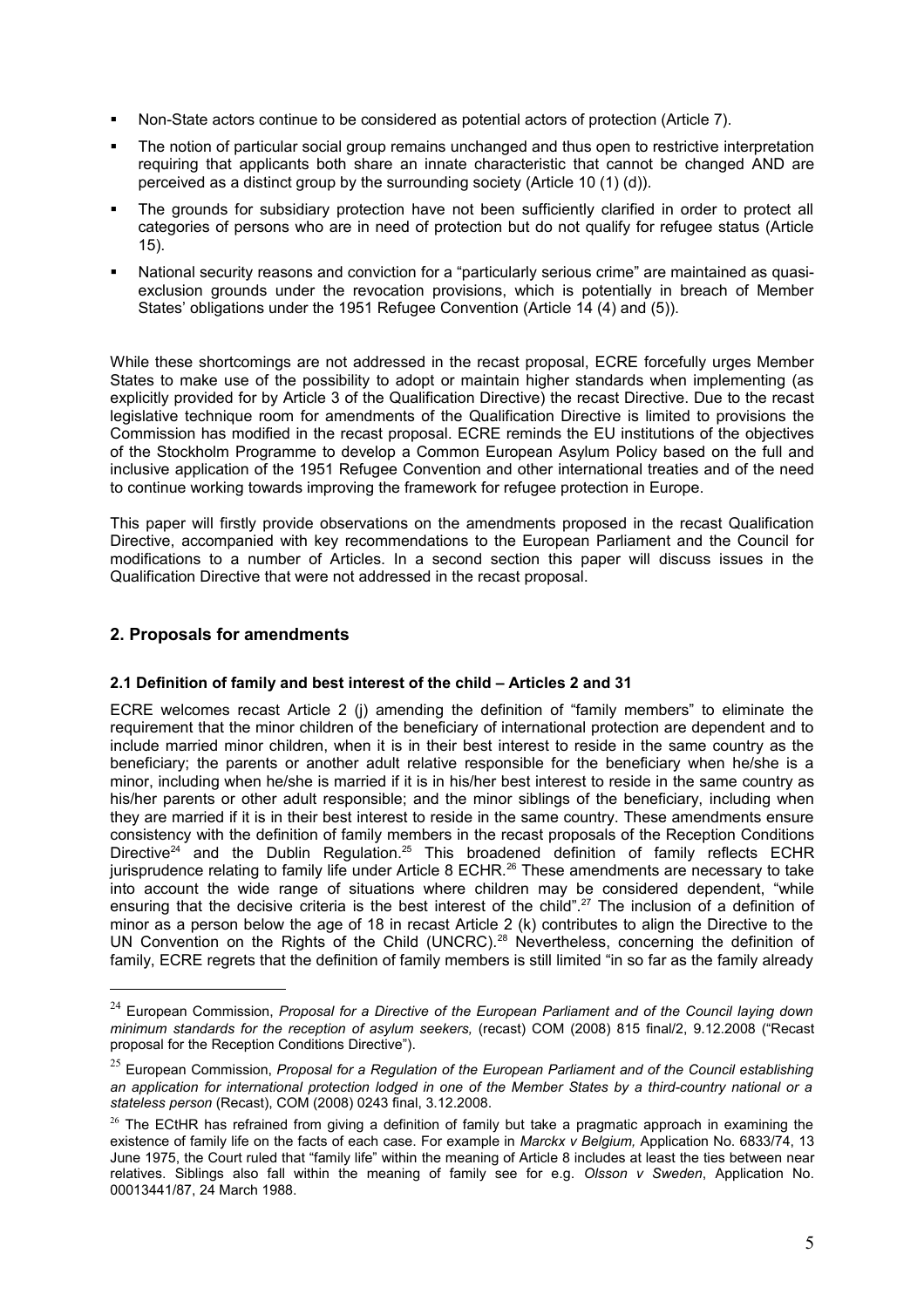existed in the country of origin". This fails to accommod[ate](#page-5-1) family ties which have been formed during flight or in the host country, thus excluding them from the guarantees of the Directive.

ECRE welcomes the introduction of a requirement to establish procedures for tracing the members of unaccompanied minors' families as soon as possible after status recognition (recast Article 31). This reflects the obligations under Article 9, Article 10 and Article 22 (2) of the UNCRC in relation to family unity and the best interests of the child.<sup>29</sup> This amendment also complements the proposed Article 23 (3) in the recast Reception Conditions Directive<sup>30</sup> which introduces an obligation for Member States to trace family members as soon as pos[sib](#page-5-2)le after an application for international protection is lodged while protecting his/her best interest. Where pr[ote](#page-5-3)ction status was granted to an unaccompanied child before a tracing procedure was started, the proposed amendment ensures that tracing procedures are in place not only for unaccompanied asylum seeking children but also once they have obtained a protection status.<sup>31</sup>

ECRE welcome[s re](#page-5-4)cast Article 2 (j) extending the definition of family members and recast Article 2 (k) defining a minor as a person under the age of 18 in line with the UN Convention on the Rights of the Child.

ECRE welcomes the obligation for Member States to establish a tracing procedure as required by Article 31(5).

ECRE recommends deleting the wording "in so far as the family already existed in the country of origin" from recast Article 2 (j).

## **2.2 Actors of protection – Article 7**

Recast Article 7 introduces changes clarifying the concept of actors of protection. According to the European Commission, as the Directive stands now "[t]he lack of clarity of the concept allows for wide divergences and for very broad interpretations which may fall short of the standards set by the Geneva Convention on what constitutes adequate protection".<sup>32</sup> Problems resulting from the implementation of this provision relate in particular to the possibility of regarding non-State agents as actors of protection, an option that has been taken up by most Member [Sta](#page-5-5)tes in their national legislation.<sup>33</sup> As a result, entities such as UN bodies, UNHCR camps, NGOs, clans and tribes have been considered as potential actors of protection. <sup>34</sup> The recast proposal intends to remedy this situation by [sp](#page-5-6)ecifying that the list of actors of protection is exhaustive, as well as by requiring that protection must be effective

<span id="page-5-0"></span> $27$  European Commission, Detailed Explanations of the Proposal, COM (2009) 551 final, Annex ("Detailed Explanations of the Proposal"), p. 2. This is in accordance with Article 3 of the UN Convention on the Rights of the Child (UNCRC): 3(1) "In all actions concerning children, whether undertaken by public or private social welfare institutions, courts of law, administrative authorities or legislative bodies, the best interests of the child shall be a primary consideration." This principle was explicitly referred to by the ECtHR case of *Maslov v Austria*, Application No. 1638/03, 23 June 2006 amongst others, for further information see Immigration Law Practitioner's Association (ILPA), *Consideration by the European Court of Human Rights of the UN Convention on the Rights of the Child 1989,* July 2008.

<sup>&</sup>lt;sup>28</sup> UNCRC Article 1 "For the purposes of the present Convention, a child means every human being below the age of eighteen years unless under the law applicable to the child, majority is attained earlier".

<span id="page-5-2"></span><span id="page-5-1"></span><sup>&</sup>lt;sup>29</sup> For further information see also the UN Committee on the Rights of the Child, CRC General Comment No. 6 (2005): Treatment of Unaccompanied and Separated Children Outside their Country of Origin, 1 September 2005 CRC/GC/2005/6. While it is an accepted principle that family tracing should start as soon as possible, UNHCR suggests that there are exceptions, notably "where information becomes available suggesting that tracing or reunification could put the parents or other family members in danger, that the child has been subjected to abuse or neglect, and/or where parents or family members may be implicated or have been involved in their persecution. See UNHCR, *Guidelines on International Protection: Child Asylum Claims under Articles 1(A)2 and 1(F) of the 1951 Convention and/or 1967 Protocol relating to the Status of Refugees*, 22 December 2009.

<sup>30</sup> For further commentary on this recast proposal see ECRE *Comments on the European Commission Proposal to recast the Reception Conditions Directive,* April 2009.

<span id="page-5-4"></span><span id="page-5-3"></span><sup>&</sup>lt;sup>31</sup> [ECRE also urges Member States who ha](http://www.ecre.org/files/ECRE_Comments_on_Reception_Conditions_Directive_recast_2009.pdf)ve not opted into the Reception Conditions Directive to implement Article 31(5) so that the tracing procedure is initiated whilst the unaccompanied minor is in the international protection procedure.

<sup>32</sup> Impact Assessment, p. 11.

<span id="page-5-5"></span><sup>&</sup>lt;sup>33</sup> ELENA Survey, p. 16.

<span id="page-5-6"></span><sup>34</sup> *Ibid*. See also UNHCR Study, pp. 10 and 47-52.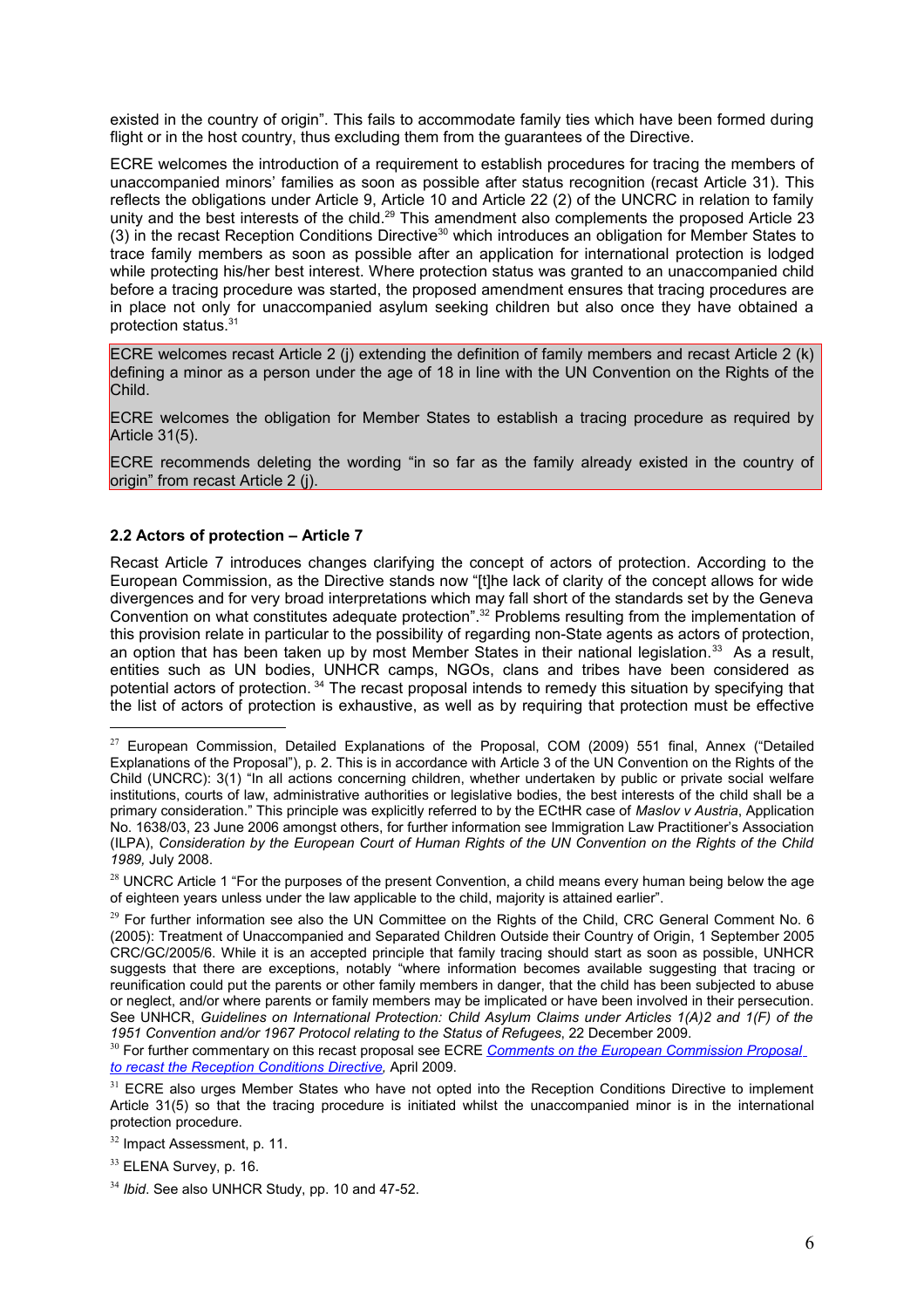and durable and that the par[tie](#page-6-0)s and organisations in question should be able and willing to enforce the rule of law.

These modifications in the recast proposal, while positive, are insufficient. ECRE welcomes the assertion in recast Article 7 (1) that "plrotection against persecution or serious harm must be effective and durable". Regrettably, this amendment is undermined by paragraph 2, which merely requires that actors of protection take "reasonable steps" to prevent the infliction of persecution or harm irrespective of whether these steps lead to protection being actually available. <sup>35</sup> ECRE reiterates previous recommendations "for a stronger reference to the need for the effectiveness of State protection measures to be taken into account when assessing the need for [pro](#page-6-1)tection".<sup>36</sup> There are also principled problems with the notion of non-State agents as actors of protection. Non-state actors are not and cannot be parties to international human rights instruments and theref[or](#page-6-2)e cannot be held accountable for non-compliance with international refugee and human rights obligations.<sup>37</sup> "Protection" by non-state agents is usually limited in scope; limited in time (e.g. international organizations do not have a mandate to ensure the security of a place for "ever"), and indeed may prove to [be](#page-6-3) surprisingly volatile (e.g. Srebrenica).<sup>38</sup> Furthermore, given that non-state parties and organisations lack the attributes of the State, it is difficult to see how they may reasonably be able to enforce the rule of law, as required in the recast p[ro](#page-6-4)posal.<sup>39</sup>

In view of these limitations, notwit[hs](#page-6-5)tanding their inclusion into Member State's national legislation, it is not surprising that the notion of non-state actors of protection has also proved problematic in practice. For instance, UNHCR research on the implementation of the Qualification Directive concludes that even if national authorities show some readiness when it comes to regarding international organisations as possible actors of protection, in general relevant organisations were eventually found unable to provide such protection.<sup>40</sup>

ECRE emphasises that the ce[ntr](#page-6-6)al focus should be on the effectiveness and durability of any protection measures in place and whether the applicant can access it in reality. ECRE is of the view that non-State actors should never be considered as actors of protection for both principled and practical reasons.

ECRE notes in relation to this issue the recent judgment of the Court of Justice of the European Union, *Salahadin Abdulla & Others v Bundesrepublik Deutschland* which stated that Article 7(1) "does not preclude the protection from being guaranteed by international organisations, including protection ensured through the presence of a multinational force in that territory".<sup>41</sup> However, it should be noted that the Court's conclusion that actors of protection may comprise international organisations must be read in the context of the case presented to the Court.<sup>42</sup> The Ger[ma](#page-6-7)n Bundesverwaltungsgericht asked whether it would be sufficient if protection can be assured only with the help of multinational troops. The Court merely reiterates the wording in Article [7](#page-6-8) (1) and states that this provision allows international organisations to be considered as actors of protection. Furthermore, the Court confirms that there must be a verification of whether the actor of protection operates an effective legal system of protection as required under Article 7 (2) of the Qualification Directive. As part of this verification the competent authority must assess "in particular, the conditions of operation of, on the one hand, the institutions, authorities and security forces and, on the other, all groups or bodies of the third country which may, by their action or inaction, be responsible for acts of persecution" in addition to the elements to be taken into consideration in Article 4 of the Qualification Directive. If any conclusion can be drawn on this issue, it is clear that the mere presence of an international organisation, even when it

<span id="page-6-8"></span> $42$  This iudgment primarily dealt with the application of the 'Ceased Circumstances' clause in Article 11 of the Qualification Directive.

<span id="page-6-1"></span><span id="page-6-0"></span><sup>&</sup>lt;sup>35</sup> ELENA Survey, pp. 16-7.

<span id="page-6-2"></span><sup>&</sup>lt;sup>36</sup> ECRE Information Note p. 5.

<span id="page-6-3"></span><sup>37</sup>*Ibid*, p. 7.

<span id="page-6-4"></span> $38$  In July 1995 more than 8000 Muslim men and boys were killed in Srebrenica after an attack by the Bosnian Serb army despite the fact that it was designated as a "safe area" and under the protection of the UN Protection Force. See United Nations, General Assembly, *Report of the Secretary-General pursuant to General Assembly resolution 53/35. The Fall of Srebrenica*, 15 November 1999.

<span id="page-6-5"></span> $39$  See for example UNHCR Annotated Comments on the present text, p. 18.

<span id="page-6-6"></span><sup>40</sup> UNHCR Study, p. 48.

<span id="page-6-7"></span><sup>41</sup> Joined cases C-175/08, C-176/08, C-178/08 and C-179/08 *Aydin Salahadin Abdulla, Kamil Hasan, Ahmed Adem, Hamrin Mosa Rashi & Dier Jamal v Bundesrepublik Deutschland,* Judgment of the Court of Justice of the European Union (Grand Chamber), 2 March 2010; See in particular paras 74-75.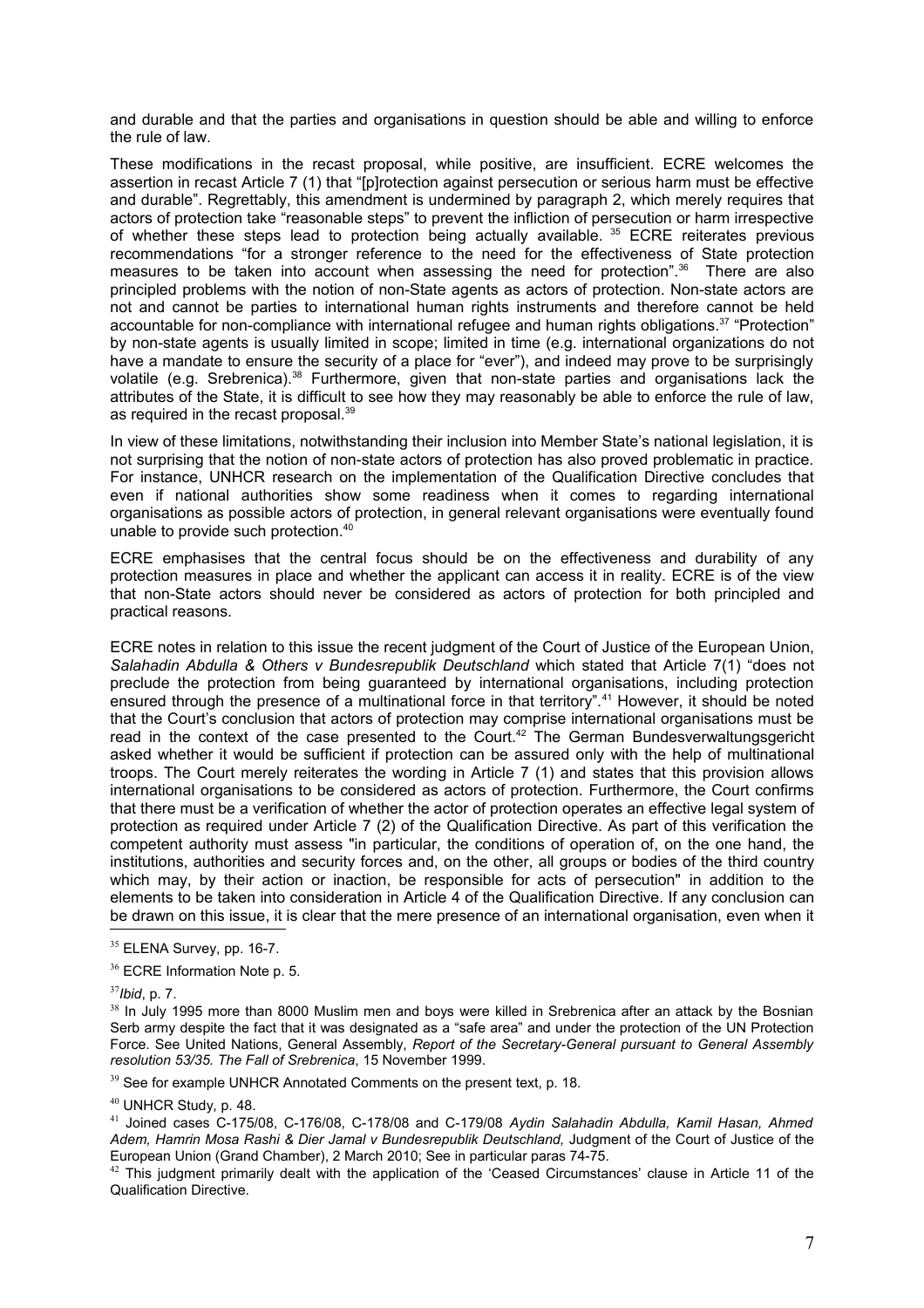includes the presence of a multinational force, is not sufficient to conclude that an actor of protection is available. As stated by the Advocate General, "The existence of an actor of protection and the availability, effectiveness and enduring nature of the protection provided by that actor in the refugee's country of nationality are questions of fact which must be assessed by the national court in the light of the above considerations".<sup>43</sup> ECRE reiterates its view that non-state actors should never be considered as actors of protection for the reasons stated above.

ECRE recommends amen[din](#page-7-0)g recast Article 7 (1) to ensure that only State authorities can be considered actors of protection.

#### **2.3 Internal protection** - **Article 8**

Firstly it should be noted that the concept of an internal relocation alternative is not part of the text of the 1951 Refugee Convention, however state practice has arisen in this area over time.<sup>44</sup> Recast Article 8, provides that Member States may determine that an applicant is not in need of international protection if an internal protection alternative (IPA) is available. It clarifies the concept of IPA providing that the applicant needs to have access to protection against persecution or serious harm in a part of the country of origin where "he or she can safely and legally travel, gain admittance a[nd](#page-7-1) settle". Paragraph 3 allowing for the application of the internal protection alternative "notwithstanding technical obstacles to return" is deleted for being inconsistent with these requirements. A third modification introduced to Article 8 (2) requires the competent authorities to obtain precise and up-to-date information from various sources including from UNHCR. This is in alignment with Article 8 (3)(b) of the present Asylum Procedures Directive.<sup>45</sup>

ECRE fully supports these amendments, which were necessary to bring the Qualification Directive in line with the jurisprudence of the Europe[an](#page-7-2) Court on Human Rights. In the judgment of *Salah Sheek v the Netherlands* the European Court on Human Rights outlined the safeguards for applying this concept:

"The Court considers that as a precondition for relying on an internal flight alternative, certain guarantees have to be in place: the person to be expelled must be able to travel to the area concerned, to gain admittance and be able to settle there, failing which an issue under Article 3 may arise, the more so if in the absence of such guarantees there is a possibility of the expellee ending up in a part of the country of origin where he or she may be subjected to ill-treatment."<sup>46</sup>

As UNHCR notes, Article 8 in its present formulation omits "an essential and even pre-conditional, requirement of an internal protection alternative, i.e. that the proposed location is practically, safely and legally accessible to the applicant",<sup>47</sup> thus allowing Member States to deny protection [to](#page-7-3) a person who has no accessible protection alternative in reality.<sup>48</sup> Furthermore, some EU countries leave those persons refused protection on the basis of Article 8 but who cannot be returned, in a legal limbo, refusing to grant them a residence permit and access to rights.<sup>49</sup>

Drawing on available evidence on the impact of the [Q](#page-7-4)ualification Directive, ECRE recommends a number of additional amendments to Article 8. Firstly, the rec[ast](#page-7-5) Qualification Directive should provide a strong presumption against the application of the internal flight alternative when the State or agents

<span id="page-7-0"></span><sup>43</sup> Joined cases C-175/08, C-176/08, C-178/08 and C-179/08, *Aydin Salahadin Abdulla, Kamil Hasan, Ahmed Adem, Hamrin Mosa Rashi & Dier Jamal v Bundesrepublik Deutschland* , Opinion of Advocate General Mazàk, 15 September 2009, par. 59.

<span id="page-7-1"></span><sup>44</sup> See also paragraph 91 of the UNHCR Handbook on Procedures and Criteria for Determining Refugee Status under the 1951 Convention and the 1967 Protocol relating to the Status of Refugees, ("UNHCR Handbook").

<span id="page-7-2"></span><sup>45</sup> Council Directive 2005/85/EC of 1 December 2005 on minimum standards on procedures in Member States for granting and withdrawing refugee status OJ L 326/13 13.12.2005.

<span id="page-7-3"></span><sup>46</sup> ECtHR, *Salah Sheek v the Netherlands*, Application No. 1948/04, 11 January 2007, para. 141.

<sup>47</sup> UNHCR Study, p. 10.

<span id="page-7-4"></span><sup>48</sup> ECRE Information Note, p. 8.

<span id="page-7-5"></span><sup>49</sup> *Ibid*.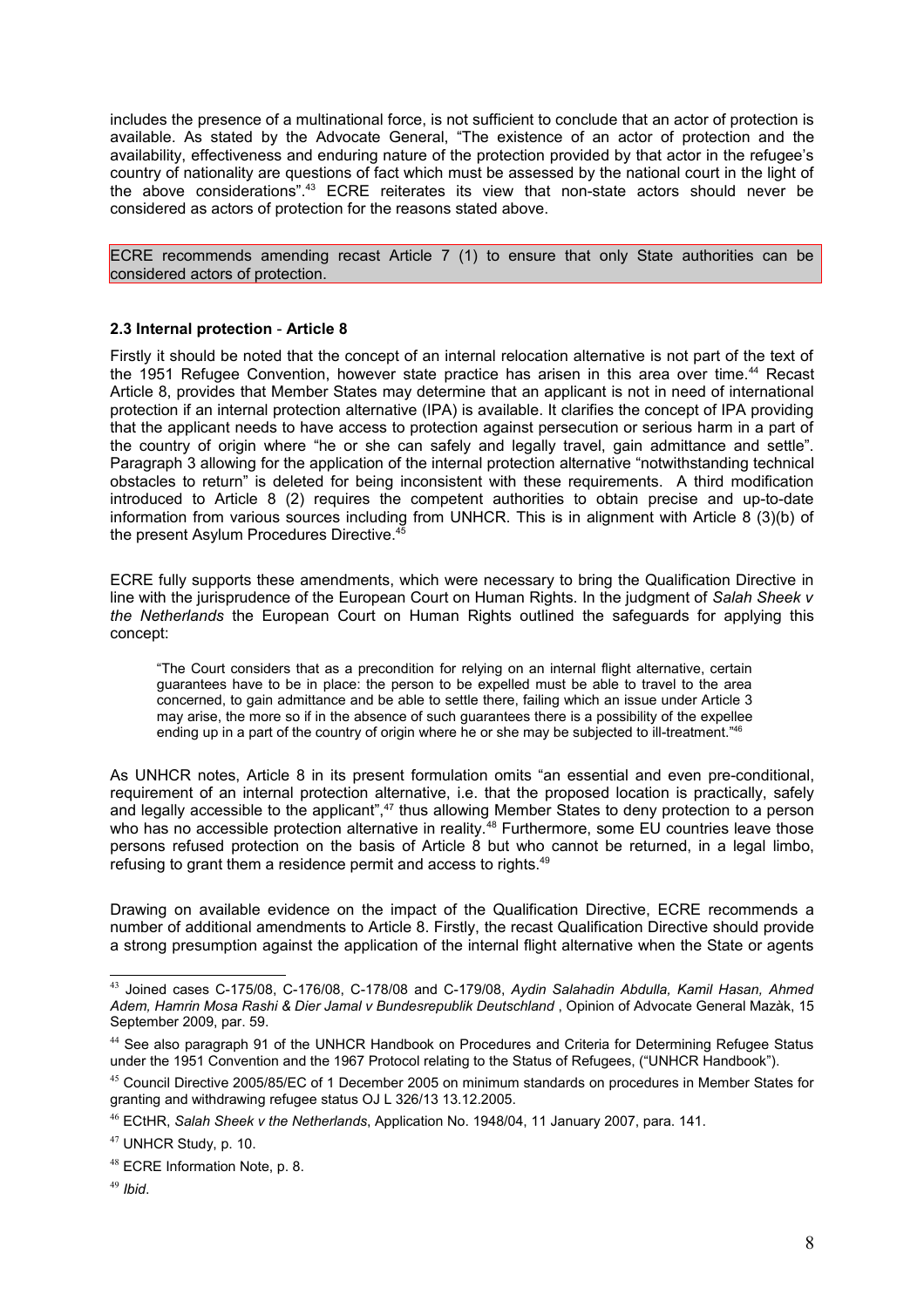associated with the State are the actors of persecution. According to the Michigan Guidelines "There must be a reason to believe that the reach of the agent or author of persecution is likely to remain localized outside the designated place of internal relocation. There should therefore be a strong presumption against finding an 'internal protection alternative' where the agent or author of the original risk of persecution is, or is sponsored by, the national government".<sup>50</sup> At present, a number of Member States allow for the use of Article 8 in such situations, even though refugees can rarely, if ever, expect durable protection anywhere in their countries of origin when persecution is inflicted by State authorities.<sup>51</sup>

Secondly, ECRE also recommends maintaining the requirement to assess whether the applicant "can reasonabl[y b](#page-8-0)e expected to stay" in Article 8 in line with the UNHCR guidelines on "Internal Flight or Relocation Alternative" <sup>52</sup>so as to ensure that the person concerned can relocate to the country of origin and lead a relatively normal life there, without undue hardship.<sup>53</sup> In this respect UNHCR indicates that a "reasonableness analysis" includes the assessment of different factors, including the personal circumstances of the applicant and the possibility for economic survival in the area.<sup>54</sup> A number of Member Stat[es](#page-8-1) already take these elements into consideration.<sup>55</sup>

ECRE supports recast Article 8 making the application of the internal prot[ect](#page-8-2)ion alternative conditional on the ability of the applicant to safely and legally travel, gain admittance and settle in the area [an](#page-8-3)d deleting the "technical obstacles" derogation.

ECRE recommends amending the recast proposal to provide a strong presumption against the application of the internal flight alternative when the State or agents associated with the State are the actors of persecution.

ECRE recommends maintaining the requirement in Article 8 (1) that the applicant "can reasonably be expected to stay" in order to ensure that the person concerned can relocate to the country of origin and lead a relatively normal life there, without undue hardship.

#### **2.4 Acts of persecution - Article 9**

ECRE supports recast Article 9 (3) clarifying that a person would also qualify for refugee status when an act of persecution is not committed for reasons related to the 1951 Refugee Convention – that is, on account of race, religion, nationality, membership of a particular social group or political opinion but protection is withheld on such grounds. This amendment is necessary to address protection gaps arising in particular when persecution emanates from non-State actors:

"In many cases where the persecution emanates from non-State actors, such as militia, clans, criminal networks, local communities or families, the act of persecution is not committed for reasons related to a Geneva Convention ground but, for instance, with criminal motivations or for private revenge. However, it often happens in such cases that the State is unable or unwilling to provide protection to the individual concerned because of a reason related to the Geneva Convention".<sup>56</sup>

This point is further elucidated in Lord Hoffman's speech in the case of *Islam v SSHD ex parte Shah*:

"A Jewish shopkeep[er i](#page-8-4)s attacked by a gang organised by an Aryan competitor who smash his shop, beat him up and threaten to do it again if he remains in business. The competitor and his gang are motivated by business rivalry and a desire to settle old personal scores, but they

<sup>50</sup> Michigan Guidelines on the International Protection of Refugees, *the Michigan Guidelines on the Internal Protection Alternative* 1999, para. 15-16.

<span id="page-8-0"></span><sup>&</sup>lt;sup>51</sup> ELENA Survey, p. 18.

<span id="page-8-1"></span><sup>52</sup> UNHCR, *Guidelines on International Protection: "Internal Flight or Relocation Alternative" within the Context of Article 1A(2) of the 1951 Convention and/or 1967 Protocol relating to the Status of Refugees,* 23 July 2003, ("UNHCR Guidelines on Internal Flight or Relocation Alternative").

<span id="page-8-2"></span><sup>53</sup> UNHCR Annotated Comments, p. 19.

<span id="page-8-3"></span><sup>&</sup>lt;sup>54</sup> UNHCR Guidelines on Internal Flight or Relocation Alternative, pp. 5-7.

<sup>55</sup> ELENA Survey, pp. 17-8; UNHCR Study, pp. 59-61.

<span id="page-8-4"></span><sup>56</sup> European Commission, Detailed Explanations, p. 5. On this issue, see also Battjes 2006, pp. 258-60 and Storey 2008, p. 26.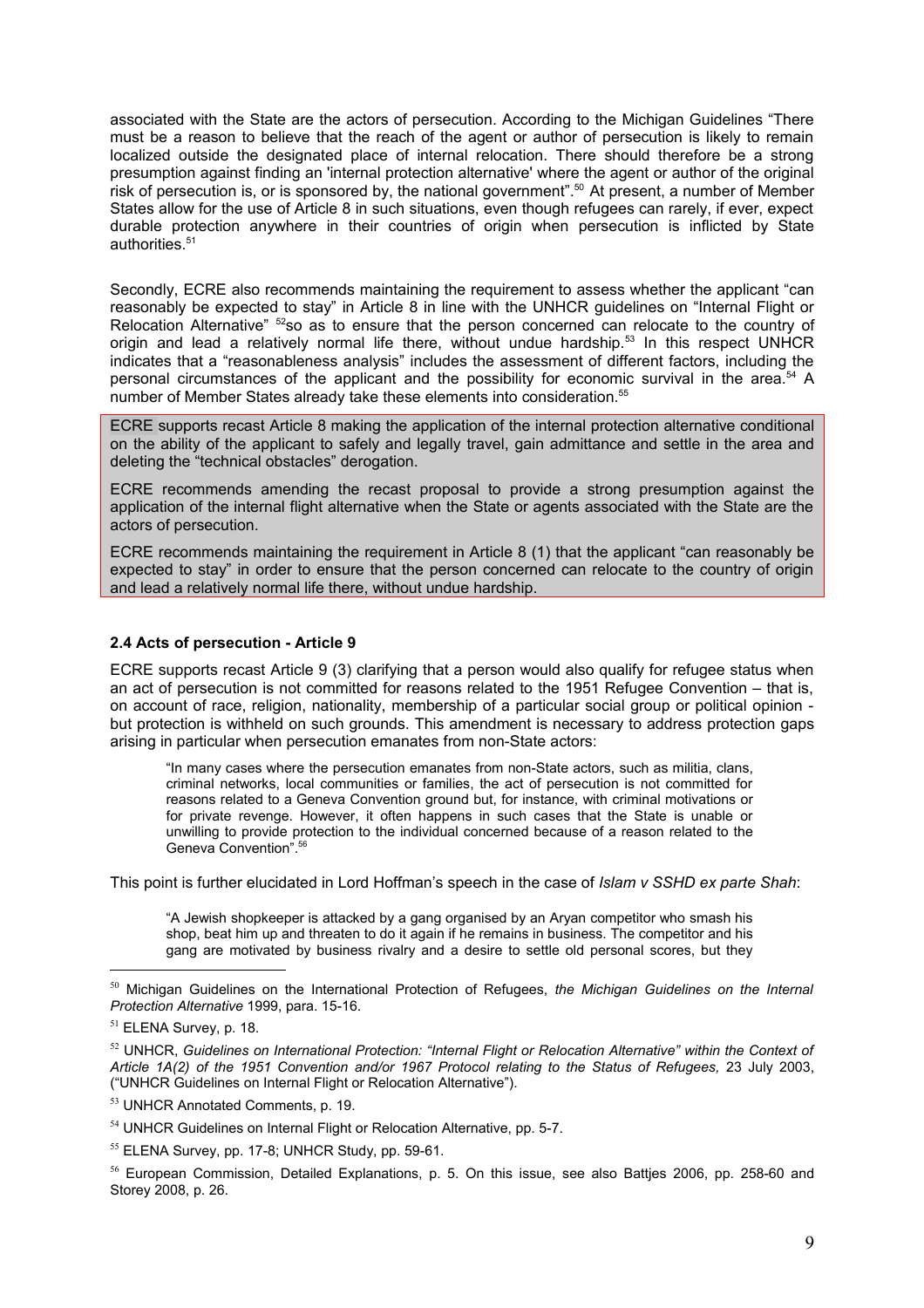would not have done what they did unless they knew that the authorities would allow them to act with impunity. And the ground upon which they enjoyed impunity was that the victim was a Jew. Is he being persecuted on grounds of race? Again, in my opinion, he is. An essential element in the persecution, the failure of the authorities to provide protection, is based upon race. It is true that one answer to the question "Why was he attacked?" would be "because a competitor wanted to drive him out of business." But another answer, and in my view the right answer in the context of the Convention, would be "he was attacked by a competitor who knew that he would receive no protection because he was a Jew."57

ECRE recalls that Article 9 (2) provides an illustrative list of possible examples of persecution and is not exhaustive. In accordance with the recast proposal's objective of clarifying the legal concepts in the Directive ECRE recommends adding a recital relating to [Ar](#page-9-0)ticle 9 (2) (e) to recognise persecution arising from conscientious objection to military service. This would include situations where the person can establish that mandatory performance of military service will require his or her participation in military actions which are irreconcilable with his or her deeply held moral, religious or political convictions, or other valid reasons of conscience. This interpretation of conscientious objection is consistent with the UNHCR Handbook,<sup>58</sup> evolving human rights law, <sup>59</sup> and actual practice in certain Member States.<sup>60</sup> The recast Directive should more clearly confirm such an interpretation of persecution.

ECRE supports recast Article 9 (3) clari[fyi](#page-9-1)ng that the causal nexus re[qui](#page-9-2)rement encompasses not only situations when [the](#page-9-3)re is an act of persecution but also where there is a failure to provide protection for Convention reasons.

ECRE recommends adding a recital relating to Article (9) (2)(e) to recognise persecution arising from conscientious objection to military service.

#### **2.5 Reasons for persecution - Article 10**

ECRE welcomes the amendment proposed by the European Commission to Article 10 (1)(d) specifying that gender-related aspects should be given due consideration for the purpose of recognising membership of a particular social group or identifying such a group, and deleting the formulation indicating that gender would not alone create a presumption for the applicability of this provision. ECRE shares UNHCR's view that "[g]ender is a clear example of a social subset of persons who are defined by innate and immutable characteristics and who are frequently subject to differentiated treatment and standards".<sup>61</sup> Some Member States have expanded protection by defining persecution solely by reason of gender as persecution based on membership in a particular social  $q$ roup. $62$ 

However, ECRE takes the view that Art[icl](#page-9-4)e 10 needs to be further amended to ensure that the concept of "particular social group" is interpreted in an inclusive manner by unequivocally envisaging the granti[ng](#page-9-5) of protection on the basis of either an innate or common characteristic of fundamental importance *(*protected characteristics approach) **or** social perception, rather than requiring both, as Article 10 (1)(d) states now. At present, State practice varies, although in ten Member States it already suffices that one of the two requirements is met for the purposes of defining a particular social group.<sup>63</sup> It is recommended that this approach is adopted throughout the Member States to avoid any protection gaps whereby a particular social group may fulfil only one or the other of these approaches to this 1951 Refugee Convention ground.

<span id="page-9-0"></span><sup>57</sup> UK House of Lords, *Islam v Secretary of State for the Home Department Immigration Appeal Tribunal and Another, Ex Parte Shah, R v* [1999] UKHL 20.

<span id="page-9-1"></span><sup>58</sup> UNHCR Handbook, paras. 167-74.

<span id="page-9-2"></span><sup>&</sup>lt;sup>59</sup> For example, in General Comment No. 22 (48) on Article 18 ICPPR (right to freedom of thought, conscience and religion), the Human Rights Committee confirmed that a right to conscientious objection can be derived from Article 18).

<span id="page-9-3"></span><sup>60</sup> ELENA Survey, p. 20.

<span id="page-9-4"></span><sup>61</sup> UNHCR Annotated Comments, p.23; ECRE Information Note, p. 10.

<span id="page-9-5"></span> $62$  ELENA Survey, p. 6.

 $63$  Either on the basis of national law or jurisprudence; ELENA Survey, p. 20.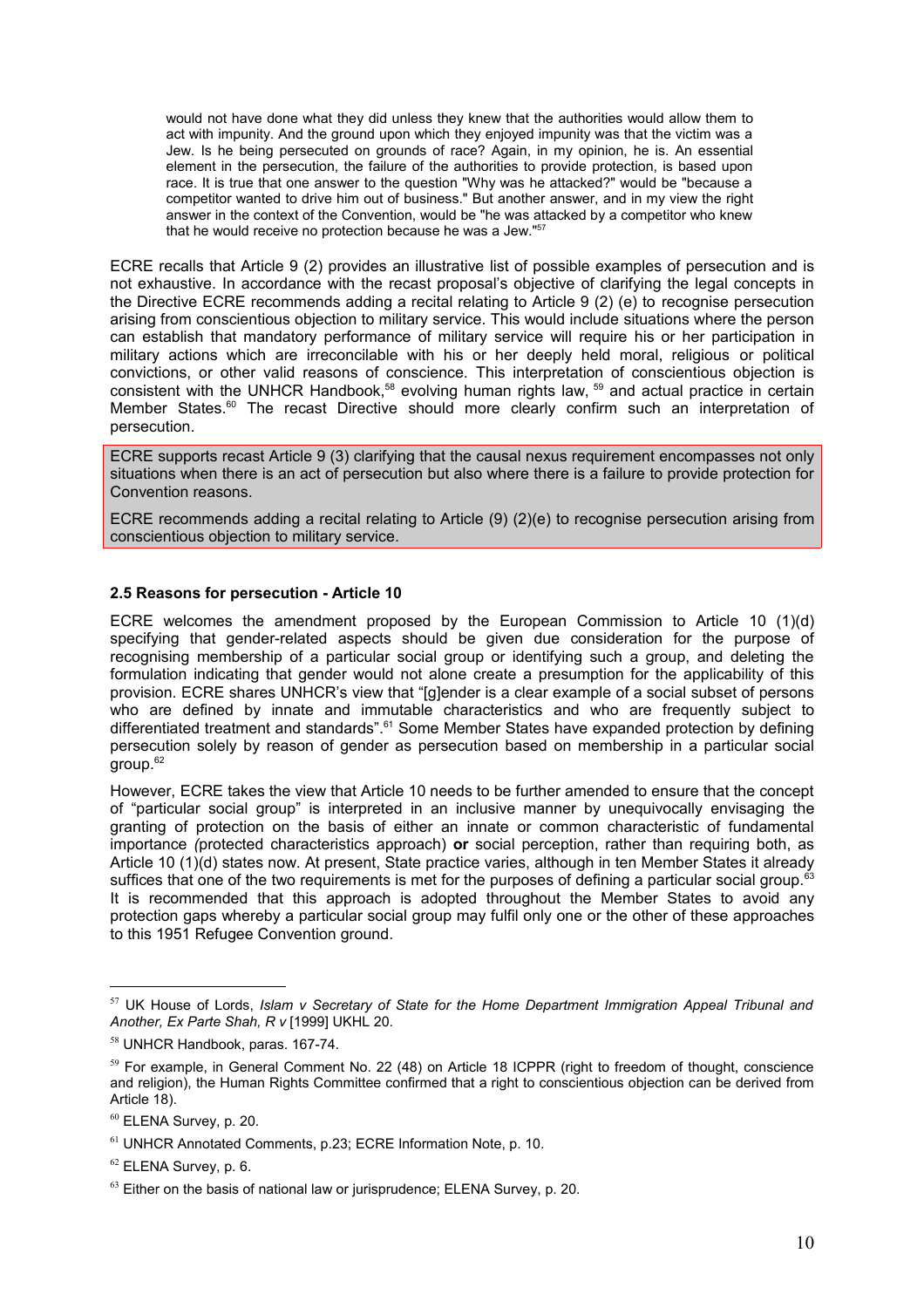ECRE supports recast Article 10 (1)(d) specifying that gender-related aspects of an asylum claim should be duly considered in terms of establishing membership of a particular social group.

ECRE recommends further amending Article 10 (1)(d) to specify that, for the purposes of defining a particular social group, it suffices that one of the two requirements – either innate characteristic or social perception is met.

#### **Cessation – Articles 11 and 16**

ECRE supports recast Articles 11 (3) and 16 (3) incorporating an exception to cessation in relation to compelling reasons derived from previous persecution as set out in Articles 1C (5) and 1C (6) of the 1951 Refugee Convention both for refugees and beneficiaries of subsidiary protection. As noted in the UNHCR Handbook, this exception reflects a general humanitarian principle in recognition that "a person who--or whose family--has suffered under atrocious forms of persecution should not be expected to repatriate", even though there may have been a change in the circumstances of the country of origin.<sup>64</sup> An example of an appropriate application of this provision would be a torture victim being re-habilitated in the country of refuge who no longer has a well-founded fear of persecution in the country of or[igi](#page-10-0)n. In such a case the individual can not be expected to return to the country of origin where he or she has been subjected to torture.

ECRE supports the proposed amendments to Articles 11 and 16, which reflect a general humanitarian principle.

#### **Content of protection – Article 2 and Chapter VII**

The proposed recast introduces the concept of "beneficiaries of international protection" which includes both refugees and beneficiaries of subsidiary protection, "so as to reflect the overall approximation of applicable rules". ECRE supports this approximation as it significantly diminishes the risk of creating two classes of "protected persons". ECRE reminds the Council and the European Parliament that the objective of establishing a single uniform status for both refugees and beneficiaries of subsidiary protection has been reaffirmed in the Stockholm Programme.<sup>65</sup>

The alignment of both statuses is reflected in Chapter VII of the proposed recast, which includes a range of amendments levelling the social rights granted to beneficia[rie](#page-10-1)s of refugee status and subsidiary protection. These include:

- The discretion afforded to Member States to treat differently family members of subsidiary protection beneficiaries regarding access to social rights and benefits is removed (recast Article 23).
- Beneficiaries of subsidiary protection are granted a residence permit valid for at least three years, the same duration as for refugees (recast Article 24).
- The current limitation to issue travel documents to beneficiaries of subsidiary protection "at least when serious humanitarian reasons ... require their presence in another State" is deleted (recast Article 25).
- The provision allowing the limitation of access to employment for beneficiaries of subsidiary protection based on "the situation on the labour market" is deleted. Both categories should gain access to the labour market immediately after status is obtained (recast Article 26).
- The possibility to limit social assistance to core benefits in the case of beneficiaries of subsidiary protection is removed. Access to social welfare should be on the same conditions as nationals for both categories (recast Article 29). The same applies to health care (recast Article 30).
- Subsidiary protection beneficiaries are granted access to integration programmes on the same basis as refugees. It is specified that such programmes could include the introduction of programmes and language training tailored as far as possible to the needs of beneficiaries of international protection (recast Article 34).

<span id="page-10-0"></span><sup>64</sup> UNHCR Handbook, para 136.

<span id="page-10-1"></span><sup>&</sup>lt;sup>65</sup> Stockholm Programme, p. 69.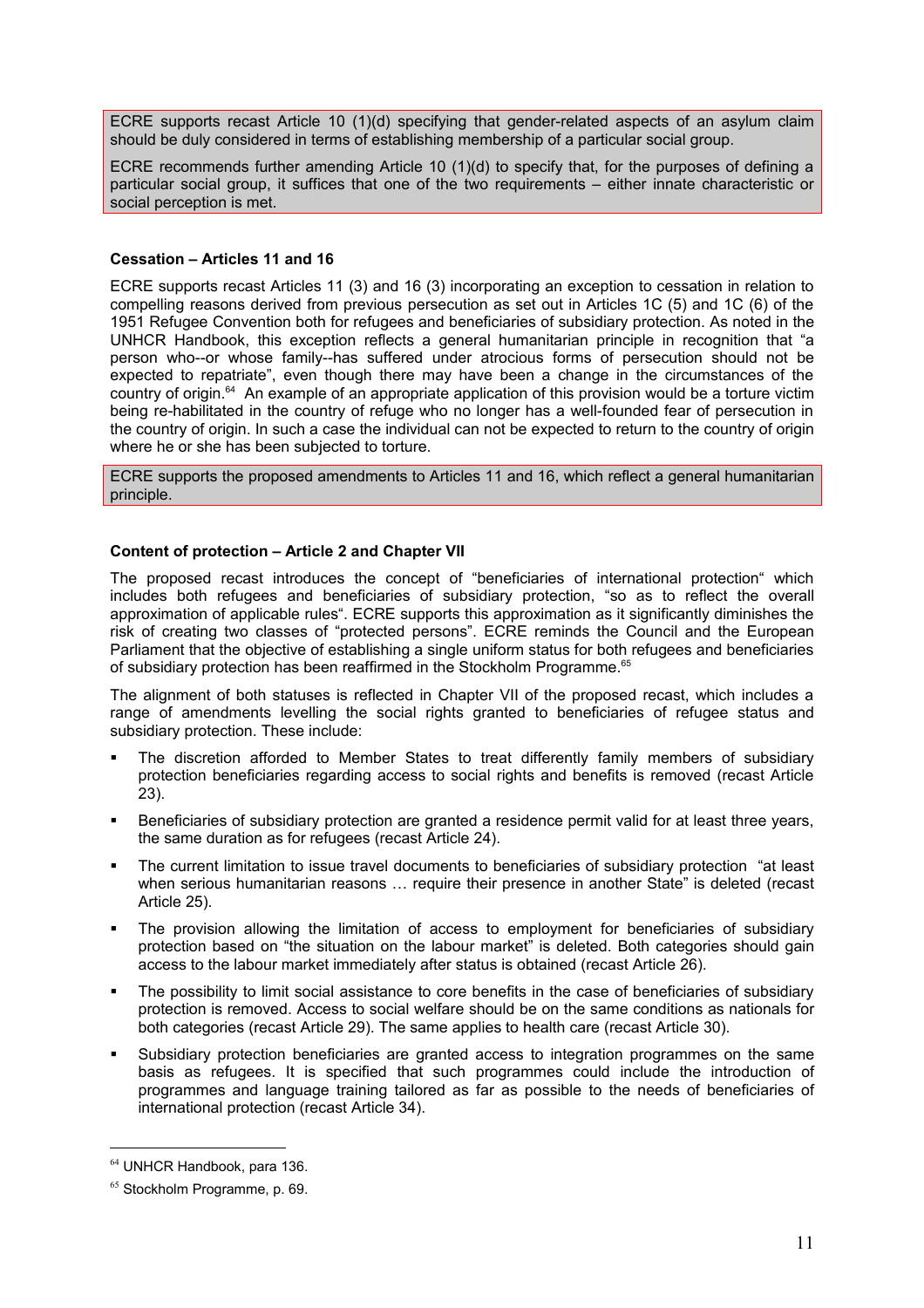ECRE fully supports the proposed amendments.<sup>66</sup> The new provisions ensure compliance with the principle of non-discrimination, as interpreted by the European Court of Human Rights.<sup>67</sup> It is hard to find an objective justification for the situation e[st](#page-11-0)ablished by the current text of the Qualification Directive, where a person fleeing serious harm can be afforded fewer entitlements t[ha](#page-11-1)n a refugee fleeing persecution.<sup>68</sup> This approach enshrines a vision of subsidiary protection as a lesser, temporary form of protection, which is clearly not its purpose. As stressed by the European Parliament, in the Explanatory State[me](#page-11-2)nt included in its 2002 report on the Commission proposal, both statuses are meant to be "complementary rather than hierarchical".69 There is no indication whatsoever that a wellfounded fear of being persecuted will last longer than a risk of serious harm.<sup>70</sup> The needs of all international protection beneficiaries are equally co[mp](#page-11-3)elling and therefore should be met with the same rights.<sup>71</sup>

Furthermore, it is highly doubtful whether upholding the differential treatment of international protection beneficiarie[s in](#page-11-4) terms of the content of protection granted is desirable in practical terms and from the point of view of resources.<sup>72</sup> In this respect, the European Commission notes that the approximation of the rights granted to the two categories of beneficiaries of international protection would "streamline procedures and reduce a[dm](#page-11-5)inistrative costs and burdens".<sup>73</sup> Similarly, it will reduce the incentives of persons granted subsidiary protection to appeal that decision in order to get refugee status, thus contributing to make national asylum systems more cost-eff[ec](#page-11-6)tive.<sup>74</sup>

Many Member States already follow this approach and have taken steps towards closing the gaps between the rights provided to refugees and subsidiary protecti[on](#page-11-7) beneficiaries.<sup>75</sup> However, national legislation still diverges to a significant extent, thus creating a "mosaic of rights" which evidences the Directive's limitations when it comes to ensuring effective and consistent [acc](#page-11-8)ess of subsidiary protection beneficiaries to basic social rights across the EU.<sup>76</sup> The granting of a lower level of rights works against the integration in their host communities of subsidiary protection beneficiaries, who face a less secure legal status, as well as obstacles to accessi[ng](#page-11-9) the labour market and the receipt of vocational training. The European Commission has indeed recognised that the current standards in the Directive are not adequate "to achieve the Treaty objective of promoting social cohesion and the integration of legally residing third-country nationals nor to give effect to the integration mandate set by the Tampere and the Hague Programmes."<sup>77</sup> They are also inconsistent with the Stockholm

<span id="page-11-3"></span><span id="page-11-2"></span><sup>69</sup> European Parliament, *Report on the proposal for a Council directive on minimum standards for the qualification and status of third country nationals and stateless persons as refugees or as persons who otherwise need international protection,* ("EP Report on the proposal for a Qualification Directive") A5-0333/2002, 8 October 2002.

<span id="page-11-0"></span><sup>&</sup>lt;sup>66</sup> These reflect a long-standing ECRE recommendation. See ELENA Survey, pp. 7 and 31-5; ECRE Green Paper Response, pp. 2 and 18-9; ECRE, *The Way Forward: Towards the Integration of Refugees in Europe*, ("ECRE Way Forward on Integration"), July 2005 pp. 6 and 22-5; ECRE, *[The Way Forward: Towards Fair and](http://www.ecre.org/files/Integ.pdf) Efficient Asylum Systems in Europe*, ("ECRE Way Forward Asylum Syste[ms"\) September 2005 p.47; ECRE Information](http://www.ecre.org/files/ECRE%20WF%20Systems%20Sept05.pdf) [Note, pp. 11-7.](http://www.ecre.org/files/ECRE%20WF%20Systems%20Sept05.pdf) 

<span id="page-11-1"></span><sup>67</sup> See ECtHR, *Niedzwiecki v. Germany*, Application No. 58453/00 and ECtHR, *Okpisz v. Germany* Application No. 59140/00, 25 October 2005. The Court did not discern sufficient reasons justifying the different treatment with regard to the granting of benefits to aliens who were in possession of a stable residence permit on one hand and those who were not, on the other. Consequently, the Court ruled that there was a violation of Article 14 ECHR prohibiting discrimination in conjunction with Article 8 of the Convention.

 $68$  For a discussion on the legal and political grounds for differential treatment among international protection beneficiaries, see Battjes 2007, pp. 49-55 and McAdam 2005, pp. 497-514.

<sup>70</sup> *Ibid*, p. 53.

 $71$  For further analysis on this point see J. McAdam, "Status Anxiety: Complementary Protection and the Rights of Non-Convention Refugees", *University of New South Wales Faculty of Law Research Series* 2010 Paper 1.

<span id="page-11-4"></span><sup>72</sup> *Ibid*, p. 54.

<span id="page-11-5"></span> $73$  Recast proposal, p. 4.

<span id="page-11-6"></span> $74$  Batties 2007, p. 54; Impact Assessment, p. 42.

<span id="page-11-8"></span><span id="page-11-7"></span> $75$  Impact Assessment, p. 18; ELENA Survey, pp. 31-5. In relation to family reunification for beneficiaries of subsidiary protection, in its report on the application of the Family Reunification Directive, the Commission announced: "The Commission is committed to closing this gap in Community law. It will therefore examine possible amendments to the Qualification Directive to extend Community rules on family reunification to beneficiaries of subsidiary protection". However, this issue is not addressed in the recast proposal.

 $76$  FTdA Study on Subsidiary Protection. This limitation is also recognised in the Impact Assessment, p. 1.

<span id="page-11-9"></span> $77$  Impact assessment, p. 11.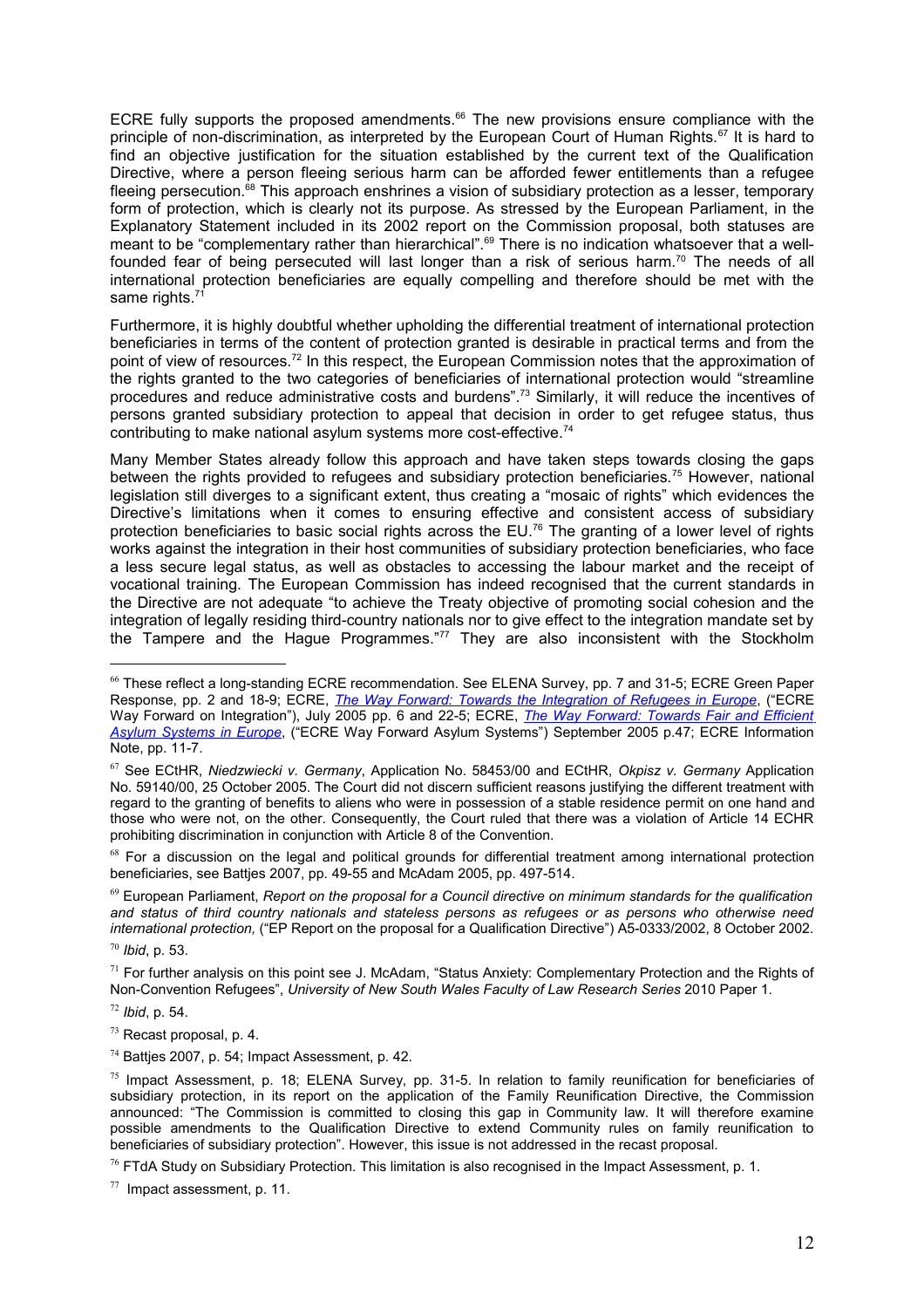Programme, which reasserts the need to en[sur](#page-12-0)e a fair treatment for legally residing third country nationals, through a "more vigorous integration policy [which] should aim at granting them rights and obligations comparable to those of EU citizens".<sup>78</sup>

ECRE also welcomes the proposed amendme[nts](#page-12-1) upgrading the content of a number of rights, which include requiring Member States to facilitate access to employment-related education and vocational training for international protection beneficiaries (recast Article 26 (3)); remove obstacles, including financial ones, to the recognition of qualifications (recast Article 28); and ensure equal opportunities in access to accommodation (recast Article 32). These changes are necessary to enhance the integration of international protection beneficiaries, while accommodating the specificities of their situation. For example, due to the forced nature of their migration, these persons may have left behind their diplomas and certificates and be unable to access the institutions which issued them in the country of origin.<sup>79</sup> Recast Article 28 now ensures that such persons have access to procedures for recognition of q[ual](#page-12-2)ifications obtained in their country of origin allowing them to fulfil their potential in the host Member State. Research also evidences the need for positive action to tackle discrimination and facilitate the access of international protection beneficiaries to private housing.<sup>80</sup> Furthermore, the proposed amendments give practical expression to the Common Basic Pri[nci](#page-12-3)ples (CBPs) on integration, the building blocks of EU integration policies.<sup>81</sup> ECRE welcomes the fact that Member States must take into account the situation of vulnerable p[er](#page-12-4)sons with special needs in implementing the rights and entitlements of beneficiaries of this Directive. In the recast proposal the Commission has clarified that victims of trafficking and persons with mental health problems also have special needs to be taken into consideration. ECRE recalls that the examples of vulnerable persons listed in Article 20 (3) are only illustrative and not exhaustive.

ECRE fully supports recast Chapter VII aligning the level of rights recognised to refugees and subsidiary protection beneficiaries.

ECRE also welcomes amendments upgrading the content of a number of rights in the Directive to accommodate the specific needs of international protection beneficiaries.

#### **Section II – Issues not addressed in the Commission proposal**

This section briefly discusses a number of issues that have not been amended in the Commission proposal but which ECRE would like to see addressed in the future. It reiterates at the same time some of our key recommendations to Member States on how to implement the Qualification Directive in a manner which ensures full consistency with international human rights and refugee law and standards.

#### **Scope of the Directive**

ECRE regrets that the definition of refugee in the Qualification Directive, which otherwise broadly reflects Article 1 A (2) of the 1951 Refugee Convention, is still limited to a "third country national" or a "stateless person" and therefore does not include nationals of the Member States of the EU. The same limitation features in the newly added definition of "applicant" in recast Article 2 (i). This distinction is discriminatory and therefore in breach of Article 3 of the 1951Refugee Convention.**<sup>82</sup>** It is also difficult to sustain it in logical terms. As the European Parliament rightly noted on its [200](#page-13-0)2 report on the

<sup>78</sup> Stockholm Programme, p. 64.

<span id="page-12-1"></span><span id="page-12-0"></span><sup>79</sup> ECRE *Policy Briefing on the Assessment of skills & recognition of qualifications of refugees & migrants in Europe*, NGO network of integration focal points, 6 March 2007.

<span id="page-12-3"></span><span id="page-12-2"></span><sup>80</sup> ECRE [Policy Briefing on Housing for Refugees and Migrants in Europe](http://www.ecre.org/files/Policy%20Briefing_Assessment%20of%20skills%20&%20recongition%20of%20qualifications.pdf), NGO network of integration focal [points, 6](http://www.ecre.org/files/Policy%20Briefing_Assessment%20of%20skills%20&%20recongition%20of%20qualifications.pdf) March 2007; France Terre d'Asile, Panorama des initiatives sur l'acces au logement des refugies dans<br>15 Pays Europeens. *http://www.france-terre-asile.org/images/stories/publications/ETUDE-LOGEMENT-*15 Pays Europeens, *[http://www.france-terre-asile.org/images/stories](http://www.ecre.org/files/Policy%20Briefing_Housing.pdf)/publications/ETUDE-LOGEMENTversion20\_01\_2009.pdf.* This is a study on 15 European initiatives on access to housing for refugees for e.g. restoring buildings and providi[ng financial assistance.](http://www.france-terre-asile.org/images/stories/publications/ETUDE-LOGEMENT-version20_01_2009.pdf) 

<sup>&</sup>lt;sup>81</sup> [See in particular CBP](http://www.france-terre-asile.org/images/stories/publications/ETUDE-LOGEMENT-version20_01_2009.pdf) 3 (employment), CBP 5 (education) and CBP 6 (access to services and public and private goods. Council of the EU, *Immigrant Integration Policy in the EU*, Council document 14615/04, 19 November 2004.

<span id="page-12-4"></span> $82$  This provision states "The contracting states shall apply the provisions of this Convention to refugees without discrimination as to race, religion or country of origin".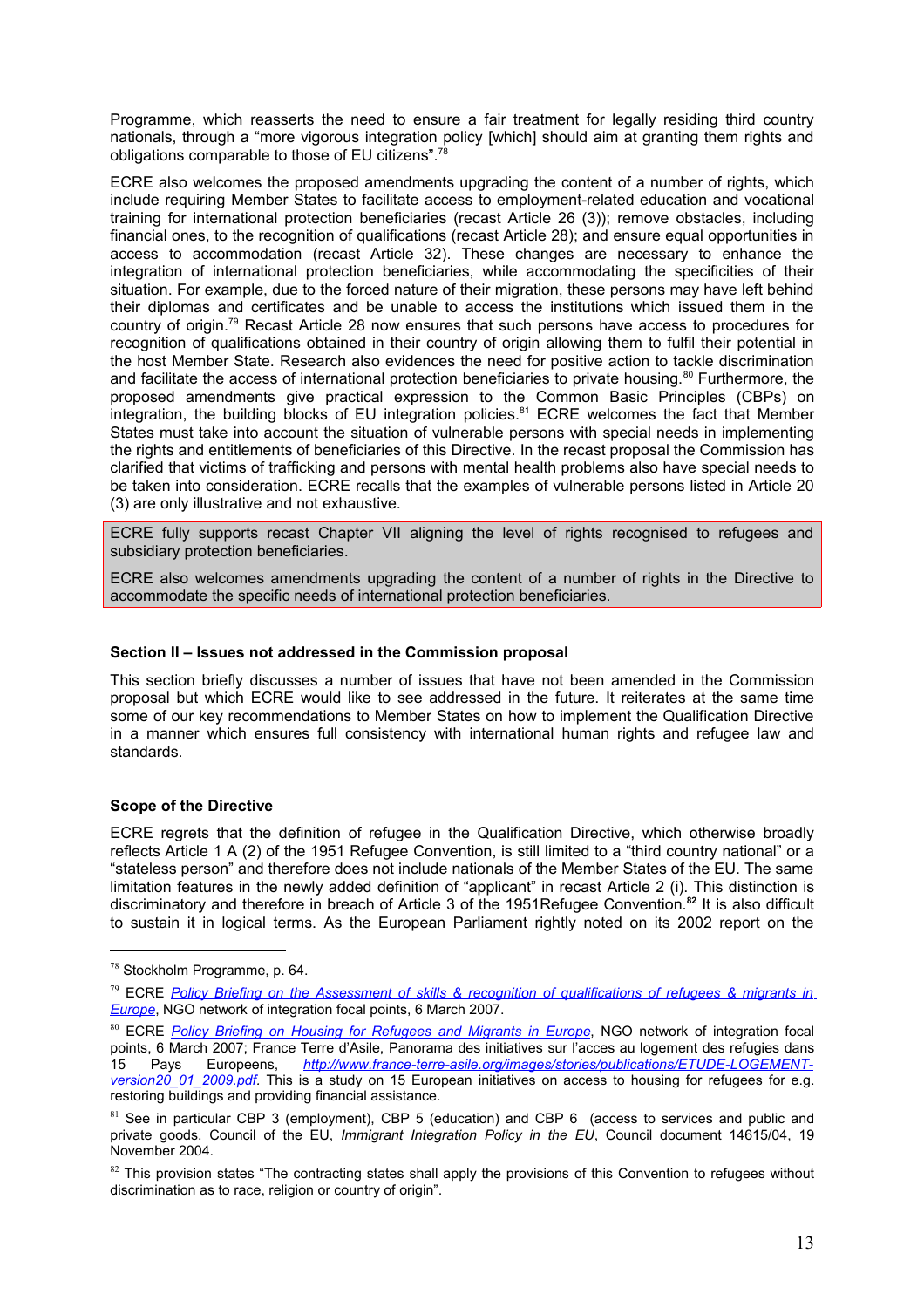proposal for a Directive, "[I]f the EU member states are as safe as the Commission believes, restoring the scope of the proposed Directive to cover simply 'person or persons' carries no risk and maintains our international obligations. If the EU member states are not safe, then the provision is needed".**[83](#page-13-1)**

In practice, the existence of severe discrimination against certain groups such as the Roma in some EU countries is well documented, as is the fact that these persons may find only limited redress in the right to free movement concomitant to European citizenship.**[84](#page-13-2)** In this respect, the recognition as refugees in non-EU countries of persons of Roma descent who originate from EU Member States indicates that the restricted personal scope of the EU asylum *aquis* continues to be unwarranted and unfair.**[85](#page-13-3)** The EU Protocol on Asylum for Nationals of Member States does allow for EU nationals to apply for asylum in limited circumstances given that EU Member States are considered to be safe countries of origin.**[86](#page-13-4)** ECRE continues to recommend that the term "third country national" be replaced by the term "any person" in order to properly reflect Article 1A of the 1951 Refugee Convention.

To ensure compatibility with the 1951 Refugee Convention Member States should apply this Directive to all persons and not limit it's application to 'third country nationals' or 'stateless persons'.

#### **Evidentiary assessment**

Article 4 (1) of the Qualification Directive allows Member States to require the applicant to submit all elements needed to substantiate an application for international protection "as soon as possible." This is somewhat alleviated by the use of the phrase "elements ….at the applicant's disposal" in Article 4(2), However, research on the implementation of this provision shows that, in practice, most countries count lack of evidence or its late submission against the applicant's credibility. $87$  ECRE has recommended that asylum seekers be granted reasonable time to prepare and provide all necessary evidence for the determination procedure.<sup>[88](#page-13-6)</sup> It should be noted that the 1951 Refugee Convention does not permit States to sanction refugees for a perceived lack of cooperation in any stage of the asylum procedure. Thus, Member States should not apply sanctions against applicants merely for failure to submit all available evidence, or to submit evidence in a timely manner.<sup>[89](#page-13-7)</sup>

Regarding the application of the 'benefit of the doubt' principle, ECRE has expressed concerns about article 4 (5)(b) and (d) (respectively, requiring the applicant to justify the absence of relevant evidence, or failure to apply for protection at "the earliest possible time"), as they do not take into account the fact that asylum seekers often have to flee their country without an opportunity to collect documents, and also often have valid reasons for not immediately applying for asylum. Article 4(5)(d) is particularly worrying and failure to apply at the earliest possible time should not impact upon the status of a claim for international protection. As previously stated by ECRE "this provision appears to be an unreasonable construction of Article 31 of the 1951 Refugee Convention that envisages late claims as potentially attracting immigration penalties only, rather than influencing whether or not the applicant qualifies for refugee status".<sup>[90](#page-13-8)</sup> ECRE believes that in the absence of evidence to substantiate some aspects of the applicant's account, the benefit of the doubt should be given provided that all available

<span id="page-13-1"></span><span id="page-13-0"></span> $83$  EP Report on the proposal for a Qualification Directive p. 53.

<span id="page-13-2"></span><sup>84</sup> Fundamental Rights Agency, *The situation of Roma EU citizens moving to and settling in other EU Member States,* November 2009; *Housing conditions of Roma and Travellers in the European Union: Comparative report,* October 2009; OSCE High Commissioner on National Minorities, Recent Migration of Roma in Europe, a study by Mr. Claude Cahn and Professor Elspeth Guild, 10.12.2008 ("Roma Migration Report"); Council of Europe, Office of the Commissioner for Human Rights, Final Report on the Human Rights Situation of the Roma, Sinti and Travellers in Europe, Comm DH(2006)1, 15.02.2006.

<span id="page-13-3"></span><sup>85</sup> Roma Migration Report, p. 37.

<span id="page-13-4"></span><sup>86</sup> According to Protocol No 24 on asylum for nationals of Member States of the European Union, asylum applications made by nationals of a Member State may be taken into consideration or declared admissible where a Member State takes measures to derogate from its obligations under Article 15 ECHR, where the procedure of Article 7 Treaty on the European Union (TEU) is initiated or applied or if a Member State decides so unilaterally. See *OJ* 2008 C 115/305.

<span id="page-13-5"></span><sup>87</sup> ELENA Survey, p. 11.

<span id="page-13-6"></span><sup>88</sup> ECRE Way Forward Asylum Systems, p. 40.

<span id="page-13-7"></span><sup>89</sup> ELENA Survey, p. 14.

<span id="page-13-8"></span><sup>&</sup>lt;sup>90</sup> ECRE Information Note, p. 6.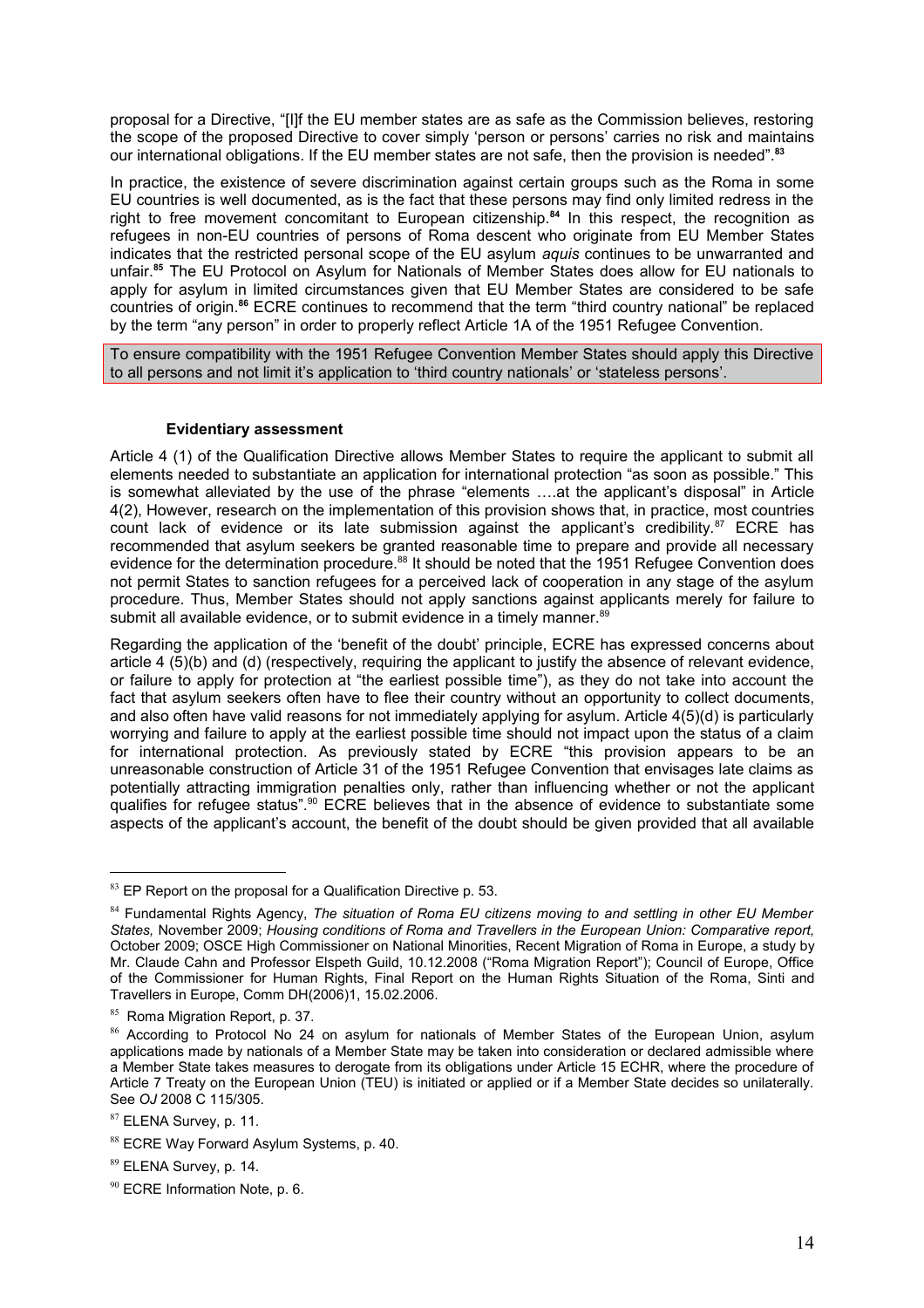information has been examined, and the examiner is satisfied as to the applicant's general credibility[.](#page-14-0)<sup>91</sup> At the moment this is not the case in all Member States.<sup>92</sup>

Member States should not automatically consider la[ck](#page-14-1) of documents or their late submission as evidence of insufficient cooperation or lack of credibility.<sup>93</sup>

The applicant should enjoy the benefit of the doubt if al[l a](#page-14-2)vailable information has been examined and the deciding authority is satisfied as to the credibility of the applicant's claim in accordance with the UNHCR Handbook and the UNHCR Note on the Burden and Standard of Proof in Refugee Claims<sup>94</sup>

#### **Protection needs arising** *sur place*

ECRE welcomed the inclusion in the Qualification Directive of a definition of international protection needs that may arise *sur place,* in line with the UNHCR Handbook.<sup>95</sup> In the recast proposal ECRE also welcomes the deletion of Articles 20 (6) and (7) which limited th[e b](#page-14-3)enefits of international protection under the Directive for refugees or beneficiaries of subsidiary protection who obtained their protection status on the "basis of activities engaged in for the sole or main purpose of creating the necessary conditions for being recognized as a refugee" or as a person eligible for subsidiary protection. However, it is disappointing to note that the opportunity was not taken to amend Article 5 (3), which permits refugee status to be denied to applicants who file a subsequent application "if the risk of persecution is based on circumstances which the applicant has created by his own decision since leaving the country of origin" without prejudice of the 1951 Refugee Convention. ECRE reiterates that the fundamental consideration must be whether the activities may reasonably be expected to give rise to a well-founded fear of being persecuted in the country of origin.<sup>96</sup>

The decisive criteria concerning protection needs arising *sur pla[ce](#page-14-4)* should be whether the applicant's activities or the change of circumstances in the country of origin may reasonably be expected to give rise to a well-founded fear of being persecuted in the country of origin.

#### **Eligibility criteria for subsidiary protection**

In the Policy Plan on Asylum, the European Commission affirmed that it intended to propose amendments to the criteria for qualifying for international protection under the Directive, noting that the current wording of the provisions on eligibility for subsidiary protection "allows for substantial divergences in the interpretation and the application of the concept across Member States".<sup>97</sup> Such divergences, resulting in particular from the application of Article 15 (c) on qualification for su[bs](#page-14-5)idiary protection against a "serious and individual threat to a civilian's life or person by reason of indiscriminate violence in situations of international or internal armed conflict", have been widely documented. Research has also shown a tendency to narrow the scope of certain notions in this provision, most prominently that of "individual threat".<sup>98</sup> Some Member States require that the applicant is personally targeted or, in line with the restrictive a[pp](#page-14-6)roach enshrined in recital 26, that the applicant faces a greater risk of harm than the general population or a section of it[.](#page-14-7)<sup>99</sup> The result is, UNHCR

<span id="page-14-0"></span> $91$  UNHCR Handbook, paras. 203-204. It is noted that under the recast proposal for the Asylum Procedures Directive Article 4(2) provides that the responsible authorities shall receive training in evidence assessment including the principle of the benefit of the doubt.

<span id="page-14-1"></span> $92$  ELENA Survey, p. 14.

<span id="page-14-2"></span><sup>93</sup> *Ibid.*

 $94$  Particularly para. 9 and 11 of the UNHCR Note on the Burden and Standard of Proof in Refugee Claims 16<sup>th</sup> December 1998.

<span id="page-14-3"></span><sup>95</sup> UNHCR Handbook, paras. 203-204.

<span id="page-14-4"></span><sup>96</sup> *Ibid.*

<span id="page-14-5"></span> $97$  European Commission, Communication from the Commission to the European Parliament, the Council, the European Economic and Social Committee and the Committee of the Regions, *Policy Plan on Asylum, an integrated approach to protection across the EU*, Com (2008) 360 final, 17.6.2008 p. 5.

<span id="page-14-6"></span> $98$  ELENA Survey, pp. 26-9; UNHCR Study, pp. 82-90. See also Garlick 2007, pp. 62-3.

<span id="page-14-7"></span><sup>99</sup> ELENA Survey, p. 27; UNHCR study, p. 11.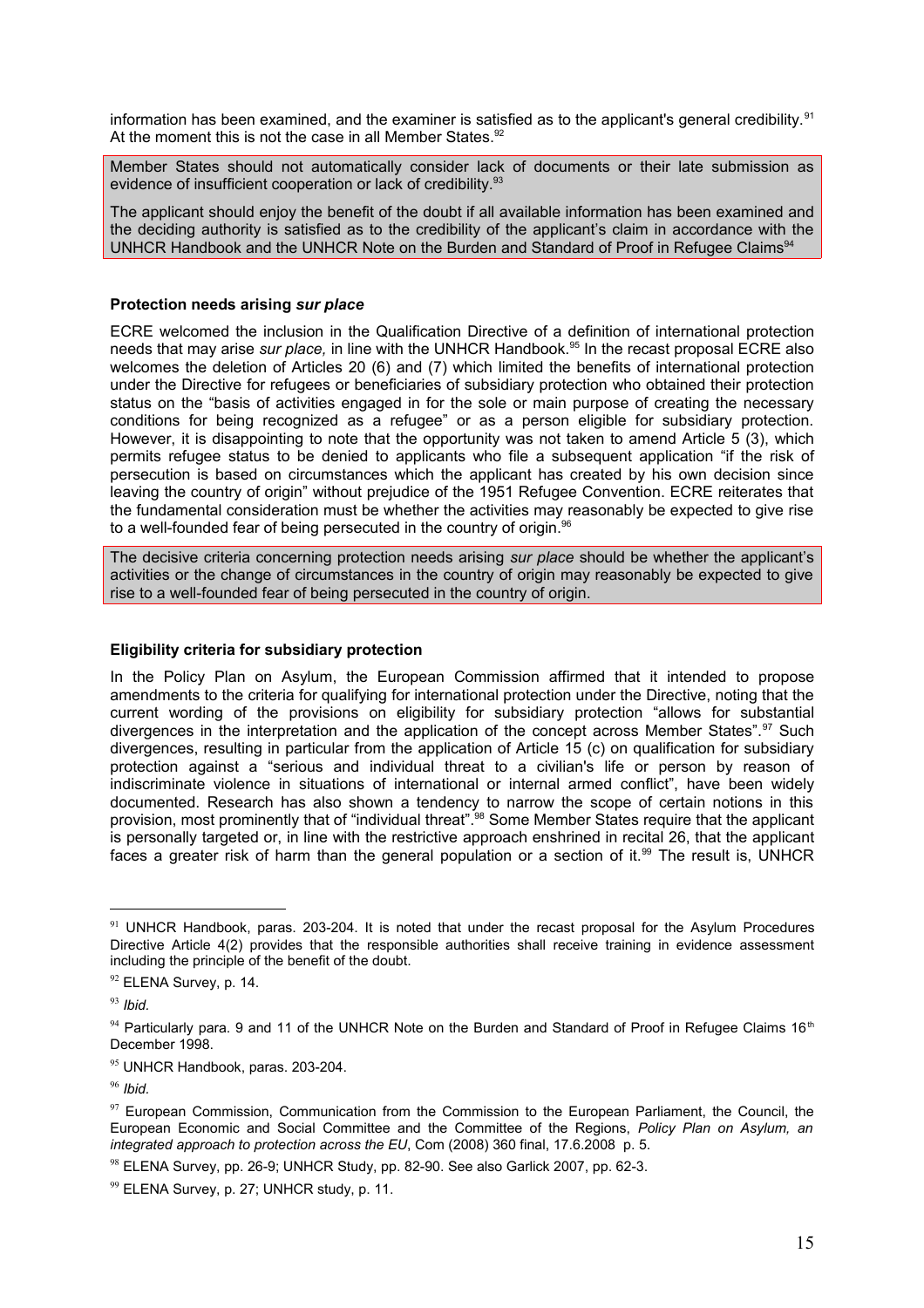concludes, that "in practice, subsidiary protection is not granted to significant numbers of persons who appear to be in need of international protection."[100](#page-15-0)

The European Commission has argued that modifying Article 15 (c) was eventually deemed unnecessary in view of the ruling by the European Court of Justice (now the Court of Justice of the European Union) in *Elgafaji v. Netherlands* interpreting this provision.<sup>[101](#page-15-1)</sup> While welcoming the guidance given by the ECJ, ECRE notes that there are still issues surrounding its application in Member States as illustrated in the recent judgment of the Dutch Council of State of 26 January 2010 concerning a Somali asylum seeker.<sup>[102](#page-15-2)</sup> In the case, the assessment of the situation in Mogadishu by the State Secretary was mainly based on the fact that the number of civilian casualties in the conflict was not considered high enough to qualify as a situation of 'indiscriminate violence'. The Court ruled that it is insufficient for the government to simply refer to the number of civilian casualties in the context of an armed conflict when determining the applicability of Article 15 (c).

ECRE advocates that Member States should elect to apply higher standards and a more inclusive approach than the Directive demands and refrain from applying the words "and individual" in Article 15 (c).[103](#page-15-3) Furthermore, Member States should not apply an overly technical approach to the nature of the violence that the asylum seeker may face through adopting a narrow interpretation of the term "indiscriminate violence".[104](#page-15-4) In addition, Member States should not apply an inappropriately high standard of proof in respect of Article 15 (c), as indicated by the requirement that the applicant must only demonstrate "a threat" to life or person.

The scope of Article 15 (c) is also limited by its application only in 'situations of international or internal armed conflict'. It should also cover situations of generalized violence and systematic human rights violations, which do not equate to armed conflicts under international humanitarian law. This would remove any remaining ambiguities and allow for the realisation of Article 15(c)'s key added value, which lies in its potential "to provide protection from serious risks which are situational, rather than individually targeted".<sup>[105](#page-15-5)</sup> As ECRE has previously stated, subsidiary protection should accrue to any individual entitled to a right of non-return under the European Convention on Human Rights, international human rights law or international humanitarian law.<sup>[106](#page-15-6)</sup> This would reflect Member State's ECHR obligations to protect individuals against violations of fundamental rights that may take place outside their territory for e.g. the right to liberty and security (Article 5); the right to a fair trial (Article 6); the right to respect for private and family life (Article 8); freedom of thought, conscience and religion (Article 9); freedom of expression (Article 10); and the right to an effective remedy (Article 13).<sup>[107](#page-15-7)</sup> This is now even more pertinent under the Lisbon Treaty, which provides for EU accession to the ECHR.

Member States should elect to apply higher standards than the Directive demands and refrain from applying the words "and individual" in Article 15 (c).

<span id="page-15-2"></span><sup>102</sup> Raad van State, Case no. 200905017/1/V2.

<span id="page-15-6"></span>106 ECRE Information Note, p. 10.

<span id="page-15-7"></span><sup>107</sup> UK House of Lords, *Regina v Special Adjudicator (Respondent) ex parte Ullah (FC) (Appellant)* [2004] UKHL 26; *EM (Lebanon) v Secretary of State for the Home Department* [2008] UKHL 64.

<span id="page-15-0"></span><sup>100</sup> UNHCR Study, p. 11.

<span id="page-15-1"></span><sup>101</sup> C- 465/07 *Meki Elgafaji, Noor Elgafaji v. Staatssecretaris van Justitie*, Court of Justice of the European Union (Grand Chamber), 17 February 2009. In this ruling, the Court found that Art. 15(c) "covers a more general risk of harm" in contrast with Art. 15(a) and (b), as implied by the term "indiscriminate". Hence the term "individual" in Art.15(c) is to be understood as covering harm to all civilians, where violence reaches such a high level as to show "substantial grounds" to believe that a civilian, if returned, would face a real risk solely on the basis of being present. The more the applicant is able to show an individual risk due to factors related to personal circumstances, the lower the level of indiscriminate violence required for him to be eligible for subsidiary protection, See in particular, paras. 35, 39 and 43.

<span id="page-15-3"></span> $103$  ELENA Survey, p. 29.

<span id="page-15-4"></span><sup>104</sup> For example see the UK judgment: *KH (Iraq) v Secretary of State for the Home Department* CG [2008] UKAIT 00023. In this judgment the Tribunal took a restrictive interpretation of "indiscriminate violence" in ruling that Article 15(c) did not cover threats that are by reason of all kinds of violence specifying in particular that it did not include purely criminal violence or other non-military violence. The Tribunal also required a 'consistent pattern' of violence.

<span id="page-15-5"></span><sup>105</sup> UNHCR, *Statement on Subsidiary Protection Under the EC Qualification Directive for People Threatened by Indiscriminate Violence,* January 2008, p. 6.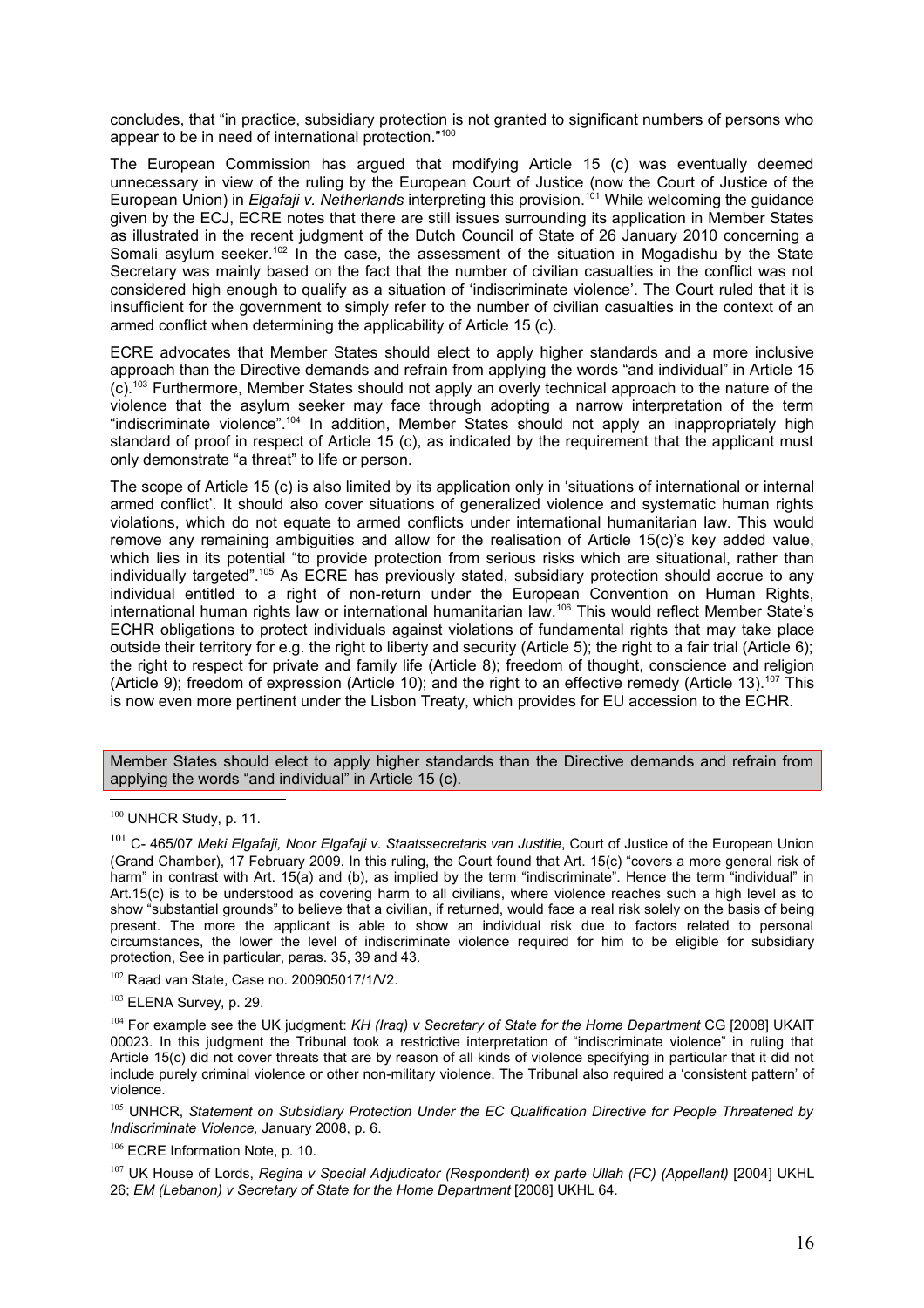Member States should adopt a more inclusive approach by applying Article 15 (c) in a manner which covers situations of generalised violence, which do not amount to international or internal armed conflicts.

Subsidiary protection should be granted to any individual entitled to non-return under the ECHR, international human rights law or international humanitarian law.

#### **Exclusion, revocation and exceptions to non-refoulement**

The Qualification Directive includes provisions on exclusion, revocation and non-*refoulement* that fall short of international legal standards.<sup>[108](#page-16-0)</sup> For instance, Article 12 (3) requires the exclusion from refugee status of persons who "instigate or otherwise participate" in the commission of the crimes referenced in this provision, a formulation not included in Article 1F(b) of the 1951 Refugee Convention. More significantly, Article 12 (2)(b) expands upon the text of Article 1F(b) and removes its geographical and temporal limitations, in referring to serious non-political crimes committed at "..the time of issuing a residence permit based on the granting of refugee status; particularly cruel actions, even if committed with an allegedly political objective, may be classified as serious non-political crimes". This could be interpreted as allowing applicants to be excluded on the basis of crimes committed in the country of refuge pending recognition of their refugee status. ECRE reminds Member States that refugee status is declaratory rather than constitutive; therefore Article 12 (2)(b) should only be interpreted as excluding applicants who committed serious non-political crimes prior to their physical presence in the Member State.

Regarding the grounds for revocation of refugee status, Article 14 (4)-(5) effectively allows refugee status to be denied on security grounds and therefore for reasons that go beyond the (exhaustive) exclusion clauses in Article 1 (F) of the 1951 Refugee Convention. UNHCR has noted that these provisions "run the risk of introducing substantive modifications to the exclusion clauses of the 1951 Convention".<sup>[109](#page-16-1)</sup> Articles 14 (4) – (5) conflate the 1951 Refugee Convention grounds for exclusion (Article 1F) with explusion (Articles 32 and 33). Thus ECRE reiterates that it is misleading to call Article 14 a revocation article (as opposed to Article 12, the exclusion article), because no meaningful difference is drawn between revocation and exclusion.<sup>[110](#page-16-2)</sup> Furthermore, under Article 21 the Directive provides for revocation of the right of non-*refoulement* for refugees on the basis of security reasons or that the person in questions constitutes a danger to the community of the state. This already reflects Article 33 (2) of the 1951 Refugee Convention albeit with the modification that Member States may refoule a refugee "whether formally recognised or not".

ECRE has consistently emphasised the importance of interpreting the exclusion clauses of the 1951 Refugee Convention restrictively,<sup>[111](#page-16-3)</sup> and therefore regrets that the European Commission has not seized the opportunity to introduce the necessary changes to this problematic exclusion regime. While it is still early to assess the full impact of these provisions, it appears that the Directive may have served as a tool for an increasingly expansive use of exclusion clauses in the Member States.<sup>[112](#page-16-4)</sup> For example, some countries have defined the notion of instigation or participation with reference to their national criminal laws, rather than to agreed standards of international law such as the 1998 Rome Statute of the International Criminal Court.<sup>[113](#page-16-5)</sup> UNHCR also documents national practice merging provisions on exclusion with provisions which flow from exceptions to the principle of non*refoulement*. [114](#page-16-6)

<span id="page-16-0"></span><sup>108</sup> Gil-Bazo 2007, p. 246; Battjes 2006, p. 265; McAdam 2007, pp. 14-6 and 23-4.

<span id="page-16-1"></span><sup>109</sup> UNHCR Study p. 94.

<span id="page-16-2"></span><sup>&</sup>lt;sup>110</sup> ELENA Survey, p. 24.

<span id="page-16-3"></span><sup>111</sup> See in particular ECRE, *[Position on Exclusion from Refugee Status,](http://www.ecre.org/files/exclusion.pdf)* March 2004.

<span id="page-16-4"></span><sup>112</sup> UNHCR study, p. 13.

<span id="page-16-5"></span><sup>&</sup>lt;sup>113</sup> For further information see the Article 25 of the Rome Statute of the International Criminal Court 1998, which deals with individual criminal responsibility.

<span id="page-16-6"></span><sup>&</sup>lt;sup>114</sup> Article 33(2) of the Refugee Convention: UNHCR Study, pp. 13 and 94.